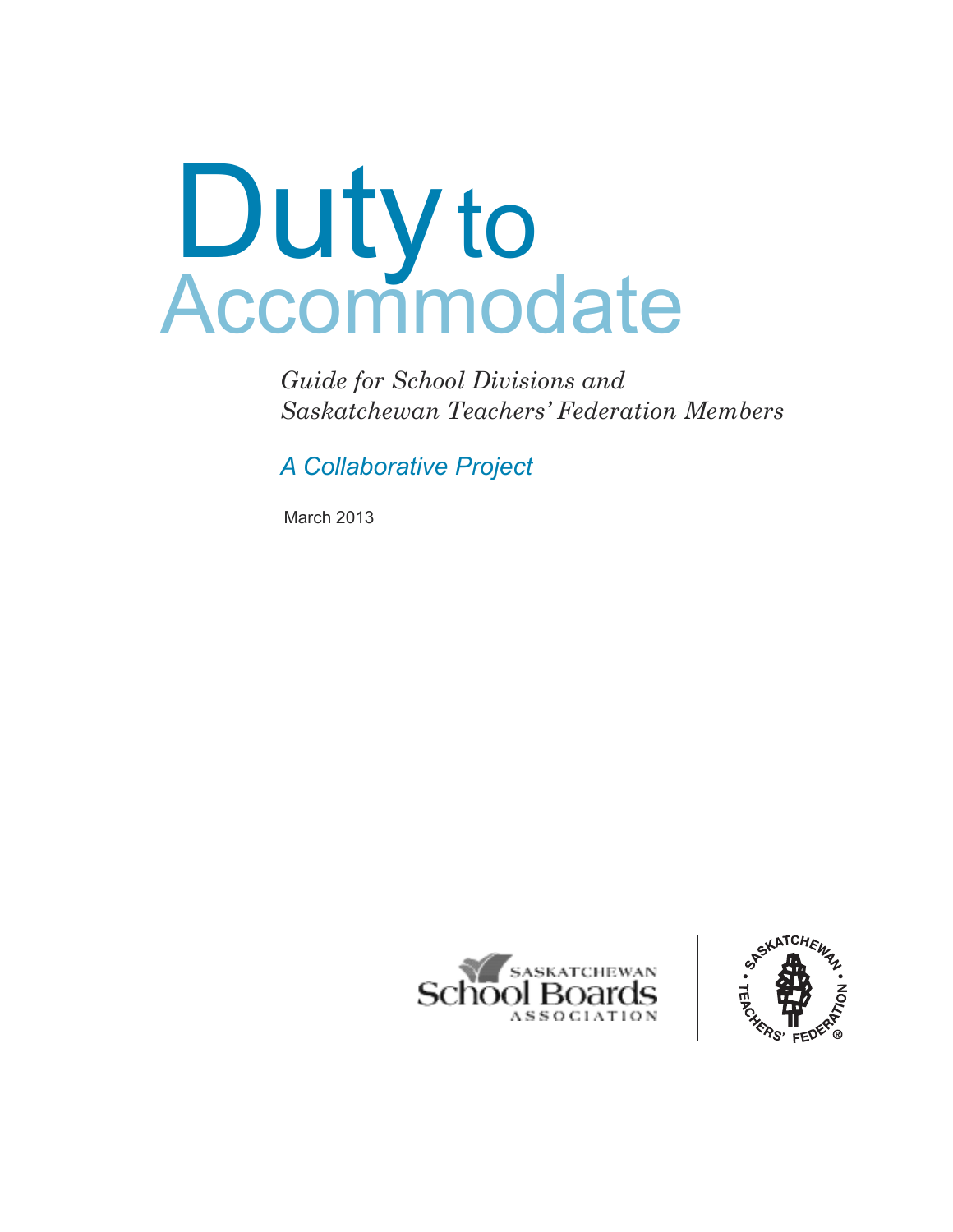**The material provided in this publication is for general information purposes only and should not be relied upon as legal advice.**

> © Saskatchewan School Boards Association 400-2222 13th Avenue, Regina SK T: 306-569-0750

© Saskatchewan Teachers' Federation 2317 Arlington Avenue, Saskatoon SK T: 306-3731660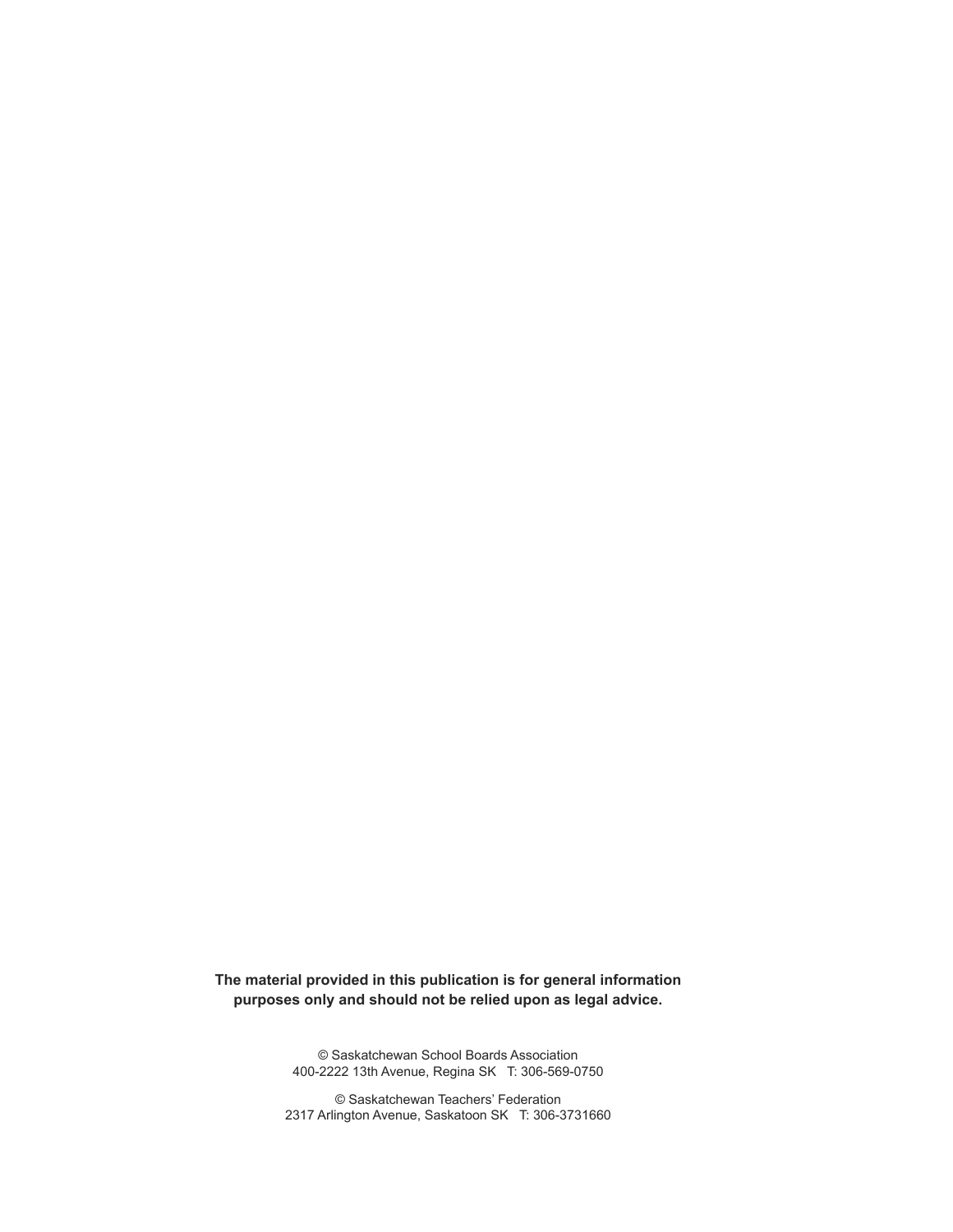# **Table of Contents**

| 6. Appendices<br>Appendix I<br>Appendix II<br>Appendix III | The Saskatchewan Human Rights Code (applicable sections)  23<br>Expanded Restriction List With Possible Accommodations<br>How to Talk to Your Doctor About Accommodation |  |
|------------------------------------------------------------|--------------------------------------------------------------------------------------------------------------------------------------------------------------------------|--|

 $\mathbf i$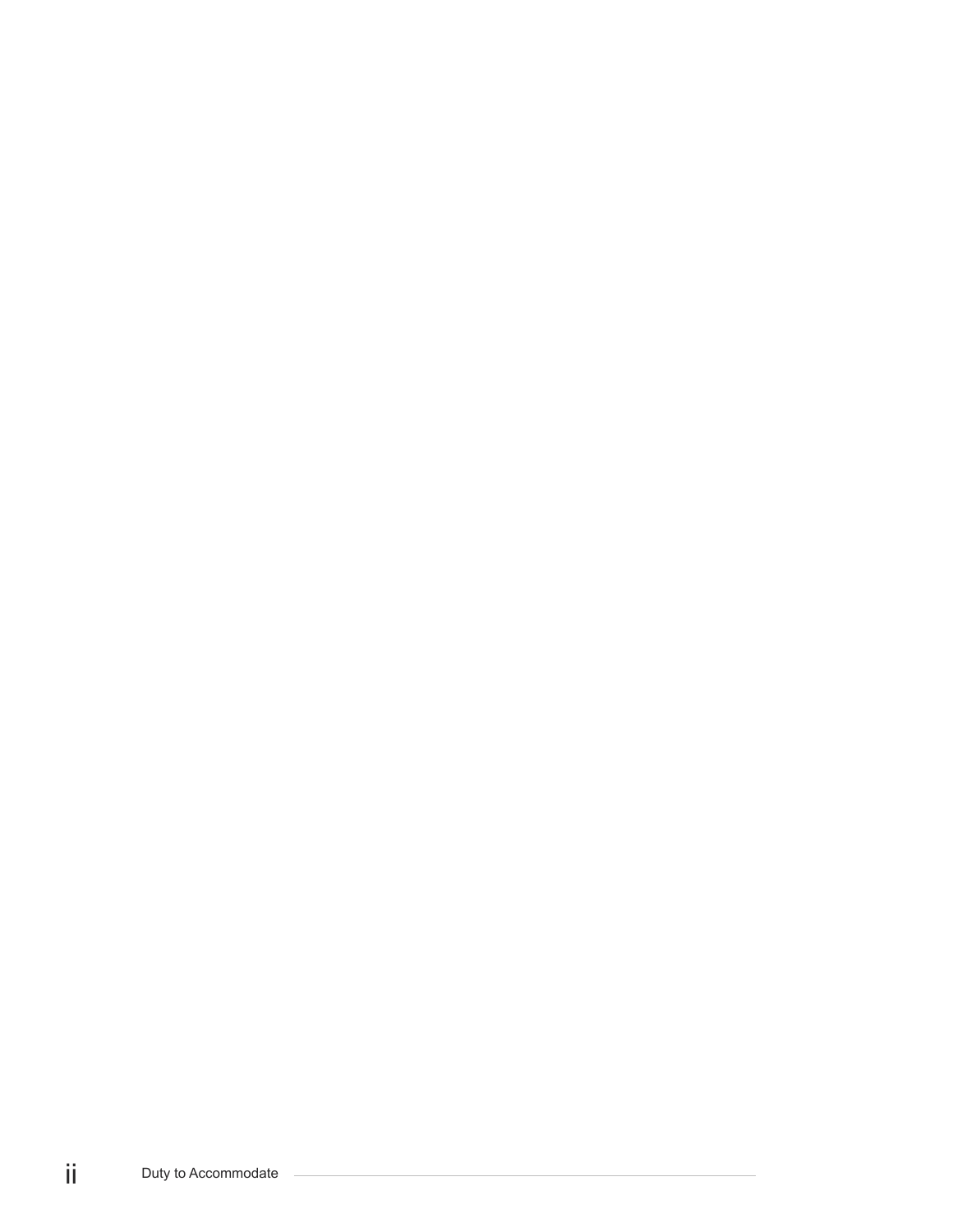# Introduction

In the educational community, one of the most important recent developments in human resource relationships is accommodation for disability. For teachers and their employers, efforts in this area were advanced through the inter-organizational (Government of Saskatchewan, Saskatchewan School Boards Association and Saskatchewan Teachers' Federation) commitments expressed in the Memorandum of Agreement to the Provincial Collective Bargaining Agreement signed in 2007.

One of the many important recommendations resulting from this initial work was the recommendation to engage all of the individuals involved in the processes to support the duty to accommodate in an educative process. The complexity of this work will be enhanced by shared knowledge and approaches, a commitment to collaboration and good faith relationships.

To support this work, the Saskatchewan School Boards Association and the Saskatchewan Teachers' Federation have worked collaboratively to prepare this document of shared understandings to better enable teachers, employers and their agents to meet their respective obligations and successfully respond to the unique circumstances of each accommodation relationship.

This document is intended to be used as a guide for information and discussion purposes only. Each particular case and applicable law must be addressed on an individual basis.

The Saskatchewan School Boards Association and the Saskatchewan Teachers' Federation are pleased to provide this resource as a guide for employers and teachers as they engage in the work of accommodation. It is intended to support processes and conversations that reflect the guiding principles to support accommodation and, ultimately, lead to sound accommodation decisions.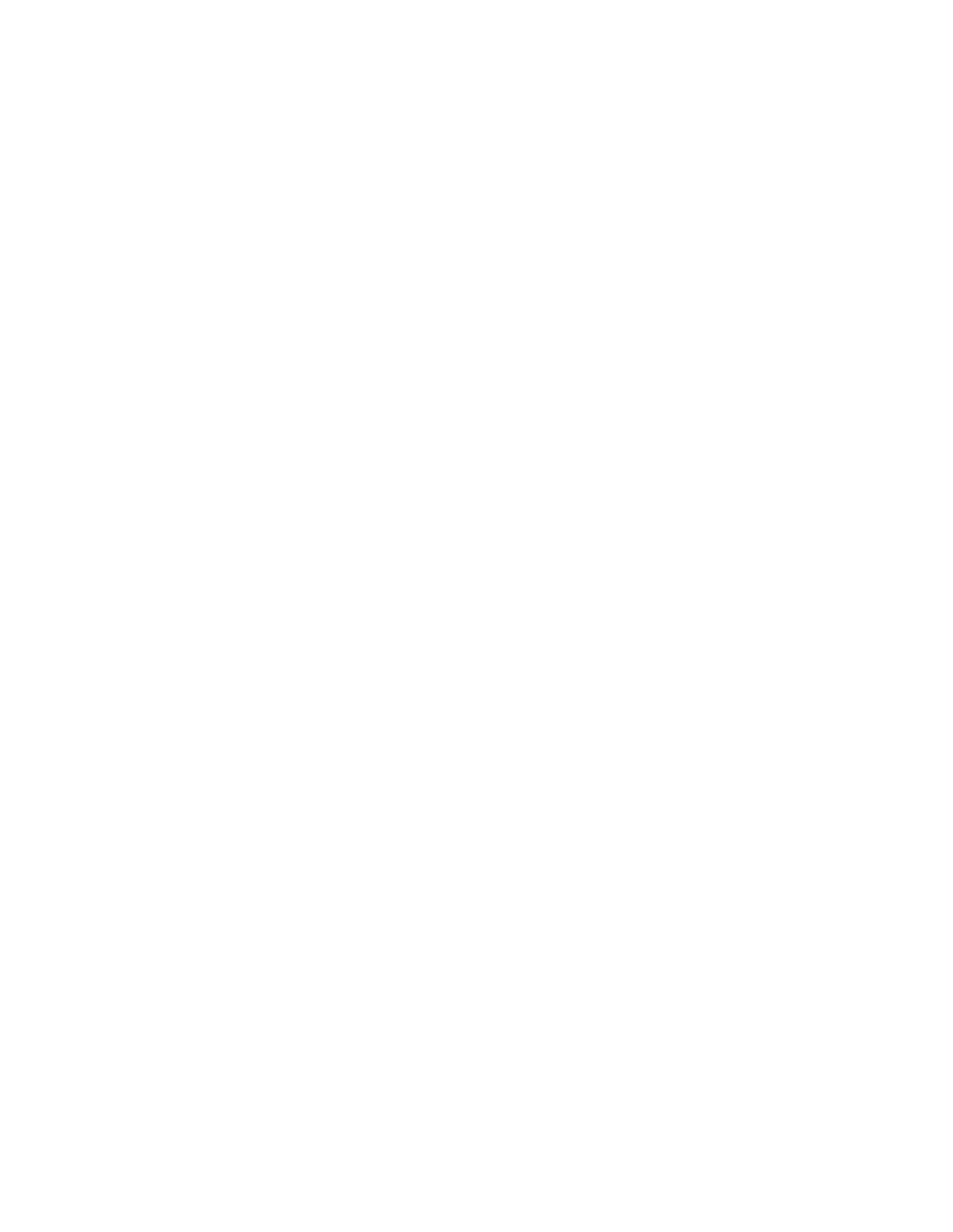# Guiding Principles to Support **Accommodation** 1.<br>1. Guidin

In 2007, parties to the Provincial Collective Bargaining Agreement signed a Memorandum of Agreement committing to study duty to accommodate. In 2009, a report was signed that contained the principles of duty to accommodate.

## *Preamble*

- Accommodation is a fundamental legal obligation that is informed by the applicable human rights law.
- Accommodation is one element of an inter-organizational commitment to a culture of wellness.
- Accommodation is both a right and a duty.

# *Principles*

#### **Responsiveness**

- Accommodation is a dynamic, ongoing process that runs throughout the life of an employment relationship.
- A commitment to a culture of wellness assumes an attitude which facilitates the presence at work for a teacher with an illness or disability.
- All parties must be attuned and alert to the needs of the workplace so as to maximize the most productive working relationship possible.

#### **Fairness and Equity**

- It is assumed that all parties engage in the accommodation process in good faith.
- Accommodation requires flexibility on the part of all parties involved in the process.
- It is recognized that each accommodation circumstance is unique and the accommodations made must be appropriate to those unique circumstances.

#### **Shared Responsibility**

- Successful accommodations result from interdependent, yet distinct responsibilities on the part of the board of education, the teacher, the Saskatchewan Teachers' Federation and the medical practitioner.
- Within that interdependent relationship, the distinct roles and responsibilities must be well understood and respected by all parties.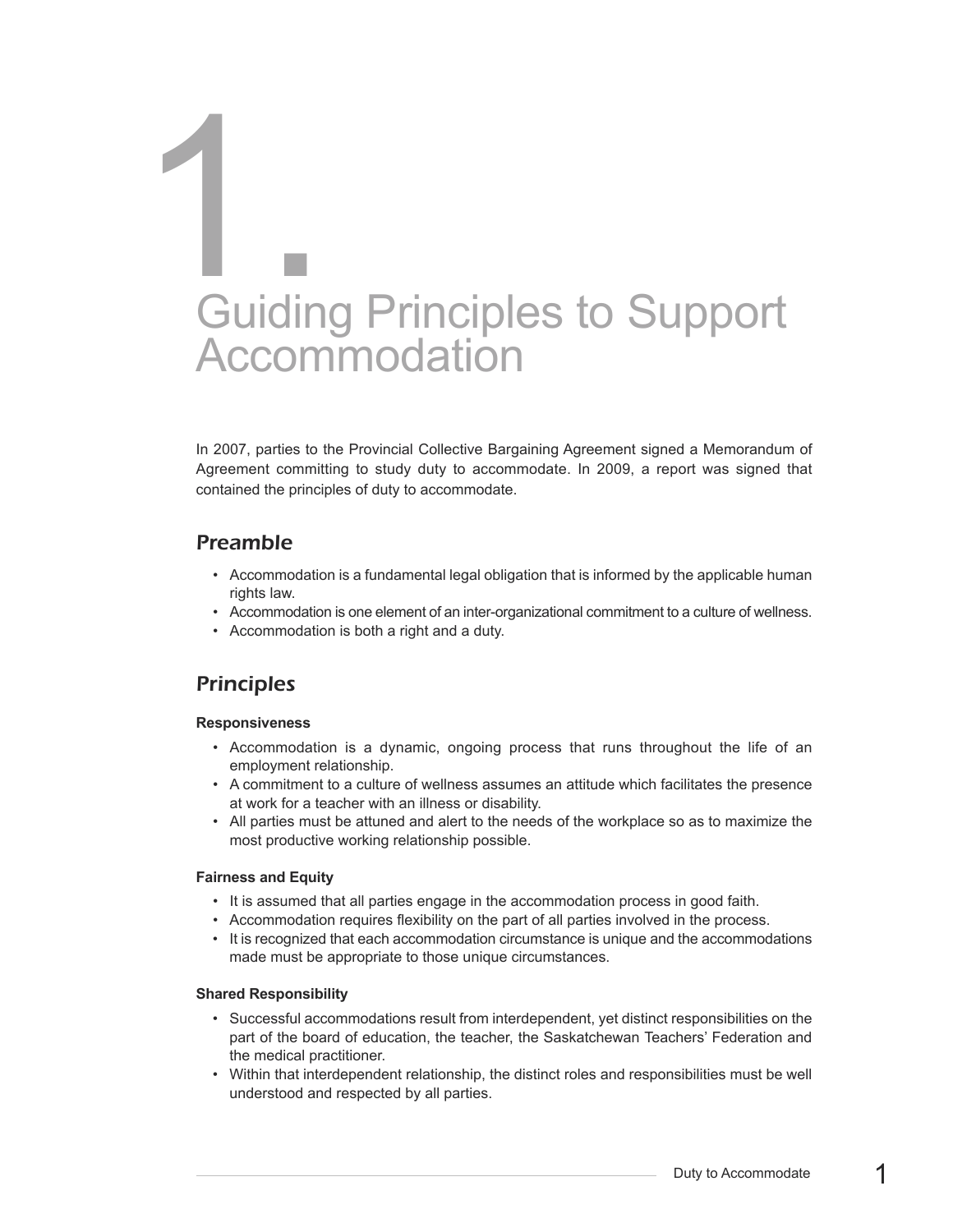• Education is a critical component of successful accommodations. Educational opportunities that support accommodation ought to be organized and supported by all of the educational partners and should be constructed to meet the needs of all.

#### **Respectful Communication**

- Respectful communication is marked by ethical behaviour, trust, open-mindedness and an acceptance of personal responsibility.
- Access to and provision of medical information should be determined by applicable law, collective agreements and the purpose for which the information was requested.
- The relevance and disclosure of medical information to the accommodation process should be determined within the context of the established legal principles, the applicable collective agreements and good practices.
- While there is recognition that the accommodation process is complex, it is important that there is a timely provision of medical information and that the related accommodation decisions are made in a timely manner.

Duty to Accommodate and Return to Work: The Report of the Joint Committee of the Parties to the Provincial *Collective Bargaining Agreement,* April 2009*.*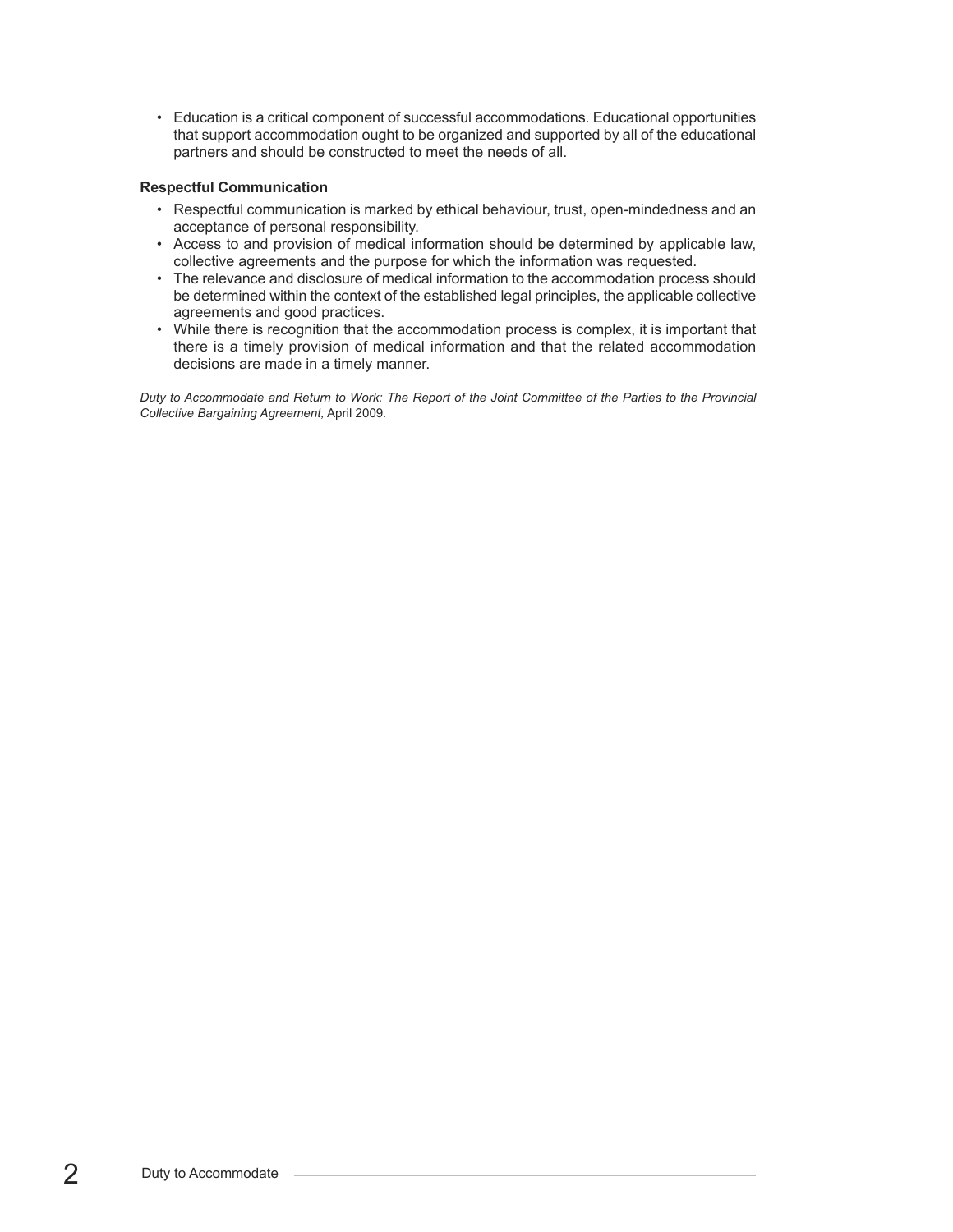# The Legal Foundation 2.

### *Meaning of Accommodation*

The requirement to accommodate an employee who has a disability comes from the obligations of human rights and labour law. In Saskatchewan that law is set out in *The Saskatchewan Human Rights Code*; Section 16 provides that no employer can discriminate against any individual on the basis of a prohibited ground.

### *The Saskatchewan Human Rights Code*

#### **Discrimination prohibited in employment**

**16**(1) No employer shall refuse to employ or continue to employ or otherwise discriminate against any person or class of persons with respect to employment, or any term of employment, on the basis of a prohibited ground.

(2) No employee shall discriminate against another employee on the basis of a prohibited ground.

(3) No employment agency shall discriminate against any person or class of persons in receiving, classifying, disposing of or otherwise acting on applications for the agency's service or in referring an applicant or applicants to an employer or anyone acting on an employer's behalf on the basis of a prohibited ground.

(3.1) No employer shall use, in the hiring or recruitment of persons for employment, an employment agency that discriminates against any person or class of persons seeking employment on the basis of a prohibited ground.

One of the prohibited grounds is disability.

In the case of public institutions such as boards of education, Section 15(1) in the *Canadian Charter of Rights and Freedoms* also protects against discrimination on the basis of "physical disability" unless justified under Section 1 of the Charter.

In order to prevent discrimination, the employer has a legal obligation to find a way to accommodate the disability in the workplace.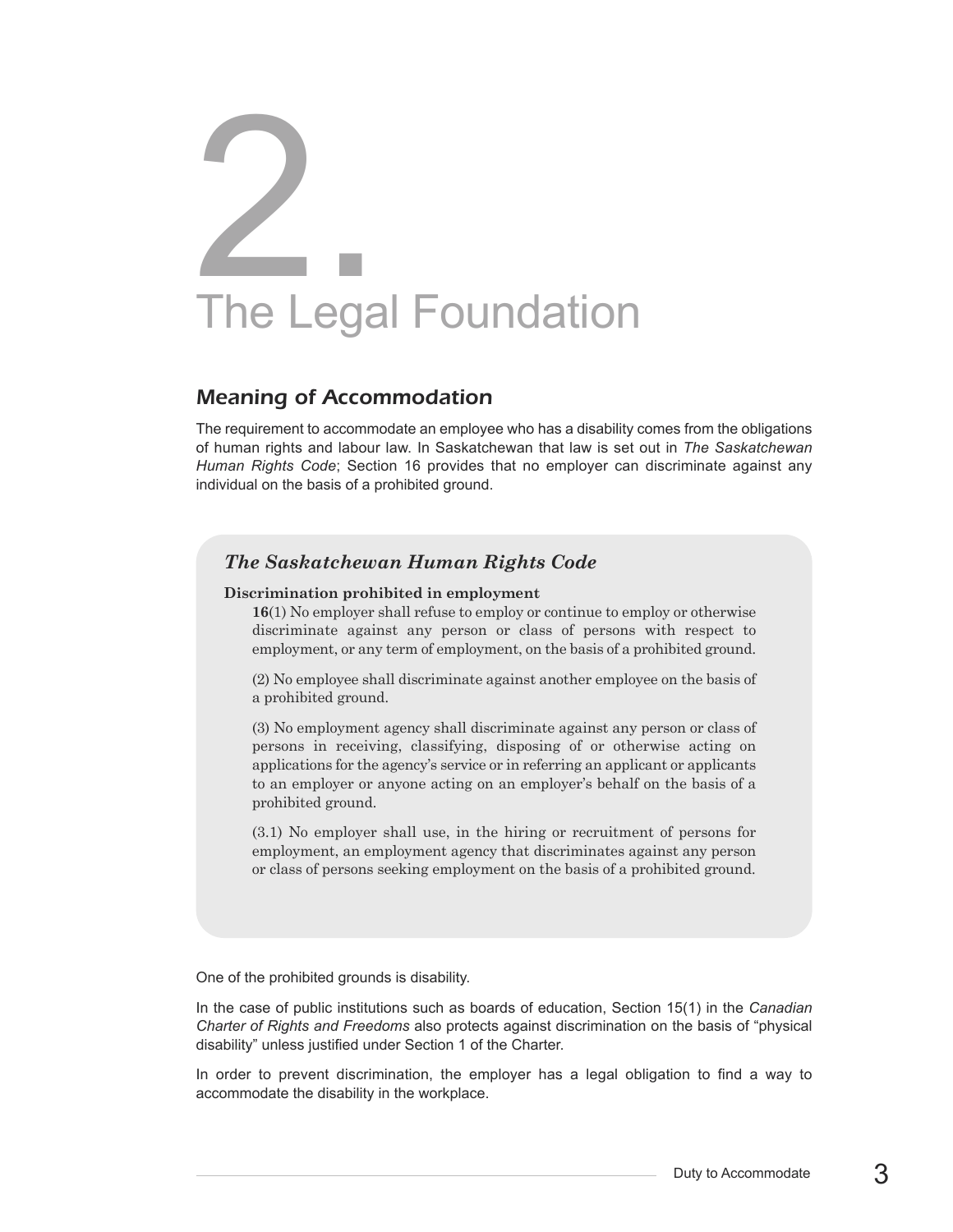A limited requirement to accommodate is also spelled out in Section 44.3 of *The Labour Standards Act* which provides that:

44.3(1) Where an employee becomes disabled and the disability would unreasonably interfere with the performance of the employee's duties, the employer shall, where reasonably practicable, modify the employee's duties or assign the employee to another job.

(2) In any prosecution alleging a contravention of this section, the onus is on the employer to prove that it is not reasonably practicable to modify the employee's duties or reassign the employee to another job.

It is to be noted that the obligation of the employer under the labour standards legislation is to modify duties or reassign the employee where "reasonably practicable." The requirement under human rights legislation is broader.

(*The Labour Standards Act* also provides in Section 44.2 that, subject to certain limitations, an employer cannot dismiss, suspend, lay off, demote or discipline an employee because of absence due to illness.)

At the time of writing, the Government of Saskatchewan has proposed new legislation in the form of *The Saskatchewan Employment Act* which provides protection of employees for illness or injury.

There is no definitive or exhaustive legal definition of accommodation. It is not defined in human rights legislation. The principles applicable to accommodation come in large part from arbitration and court decisions.

*In general terms the principle of accommodation requires an employer to tailor, adjust or alter the workplace environment so as to give a person with a disability an equal opportunity for employment.*

# *Meaning of Disability*

Under *The Saskatchewan Human Rights Code*, a disability is very broadly defined. The definition in Section  $2(1)(d.1)$  includes "any degree of physical disability ... " or "intellectual disability ... " or "mental disorder …. " This would encompass a wide variety of medical issues including drug addiction and alcoholism.

Mental disorder is given a specific definition in Section 2(1)(i.1).

The lists of matters set out in the Code definition are not exhaustive; they merely illustrate the types of conditions that will fall within the meaning of disability.

The courts have been very willing to take an expansive view of the notion of disability; they will define the term broadly, inclusively and it will continually evolve. The courts will focus on whether or not there are medically related limitations on opportunities to take part in the life of the workplace community.

Disability does not, however, extend to every physical aspect of the individual. Because the legal emphasis is on obstacles to full participation in the workplace, the immediate condition or state of the individual (having a cold) or physical characteristics (having blue eyes) are not considered disabilities.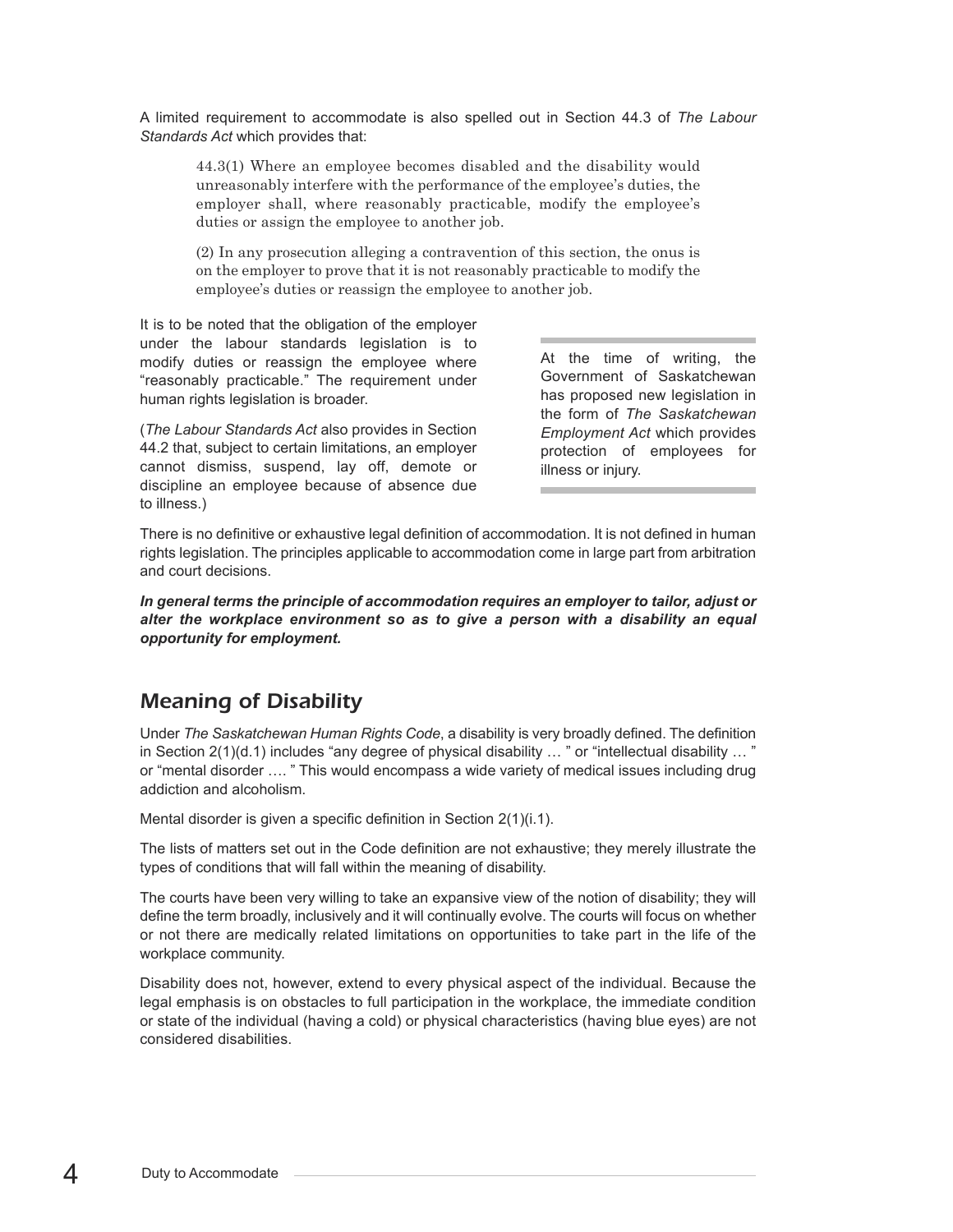### *The Saskatchewan Human Rights Code*

#### **Interpretation**

- **2**(1) In this Act:
	- (d.1) **"disability"** means:
		- (i) any degree of physical disability, infirmity, malformation or disfigurement and, without limiting the generality of the foregoing, includes:
			- (A) epilepsy;
			- (B) any degree of paralysis;
			- (C) amputation;
			- (D) lack of physical co-ordination;
			- (E) blindness or visual impediment;
			- (F) deafness or hearing impediment;
			- (G) muteness or speech impediment; or
			- (H) physical reliance on a service animal, wheelchair or other remedial appliance or device; or
		- (ii) any of:
			- (A) an intellectual disability or impairment;
			- (B) a learning disability or a dysfunction in one or more of the processes involved in the comprehension or use of symbols or spoken language; or
			- (C) a mental disorder;
	- (i.1) **"mental disorder"** means a disorder of thought, perception, feelings or behaviour that impairs a person's:
		- (i) judgment;
		- (ii) capacity to recognize reality;
		- (iii) ability to associate with others; or
		- (iv) ability to meet the ordinary demands of life;

*Please refer to Appendix I for further information.*

### *Understanding The Saskatchewan Human Rights Code*

*The Saskatchewan Human Rights Code* applies to all employers in Saskatchewan. (There are different, but similar, laws that apply to federal employees such as the *Canadian Human Rights Code* and the *Employment Equity Act*. These statutes do not apply to boards of education.)

The Code is considered to be a "quasi-constitutional" law. This means that if other statutes in Saskatchewan, including *The Education Act, 1995* are in conflict with the Code, then the Code will take precedence.

*The Saskatchewan Human Rights Code,* Section 44, states:

44 Every law of Saskatchewan is inoperative to the extent that it authorizes or requires the doing of anything prohibited by this Act unless it falls within an exemption provided by this Act or unless it is expressly declared by an Act of the Legislature to operate notwithstanding this Act.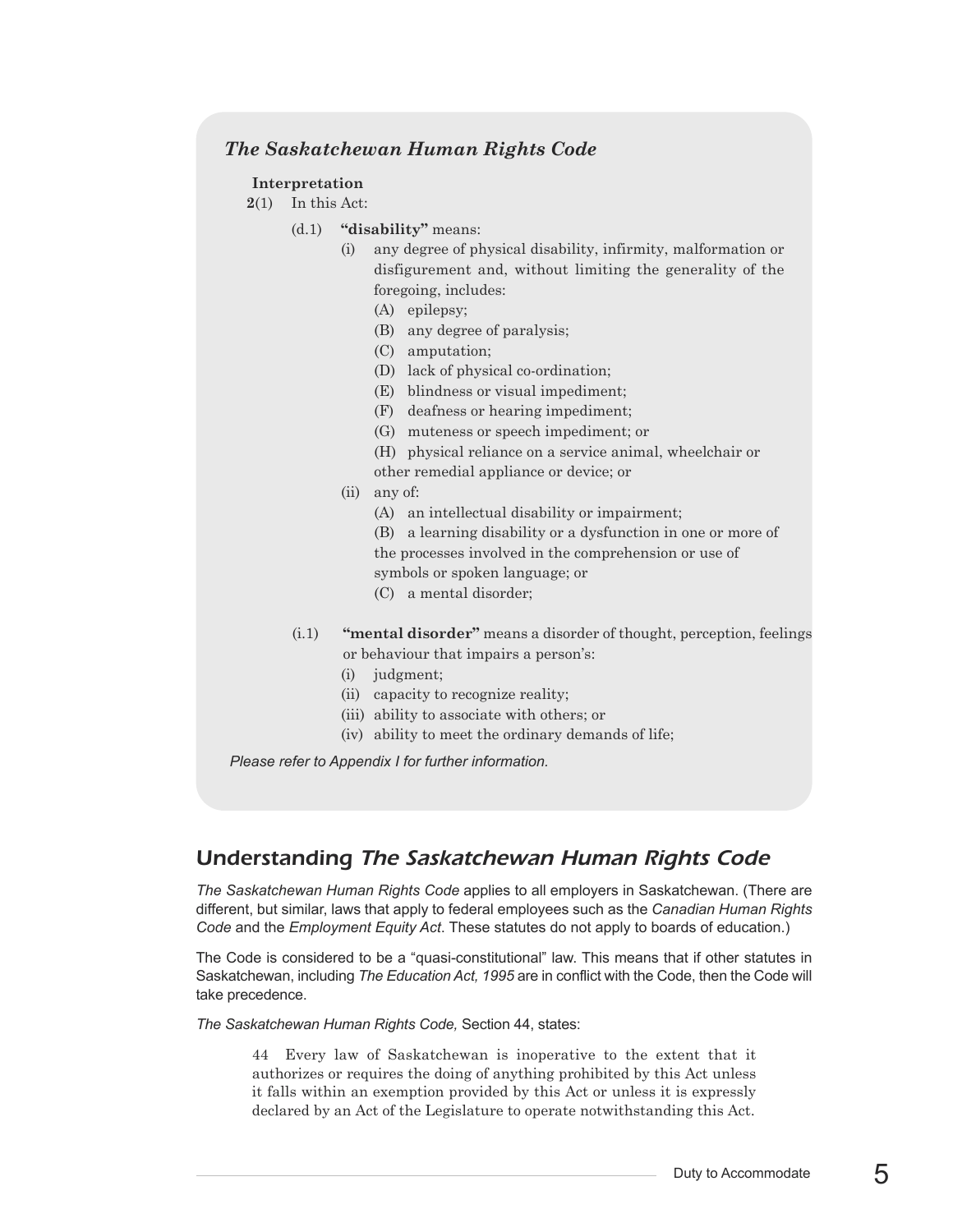We can gain a better understanding of the meaning of the Code by studying the jurisprudence that has interpreted its provisions. This can come from:

- The Saskatchewan Human Rights Commission Their decisions are binding with regards to interpretation of the Code.
- Saskatchewan courts and the Supreme Court of Canada Their decisions are binding with regard to interpretation of the Code and other relevant law.
- Saskatchewan arbitration decisions Their decisions are not binding but are highly influential in how the Code should be interpreted.
- Courts and arbitrations from other provinces Their decisions are not binding but they often interpret legislation which is similar to that in Saskatchewan and their reasoning will often be applied to similar situations in Saskatchewan.

In interpreting a particular fact situation, the courts or arbitrators may also take into account:

- The Provincial Collective Bargaining Agreement and locally negotiated agreements These agreements cannot contradict the Code but can be used as a guide in determining how the parties understand that the Code should be interpreted.
- Board of education policies and procedures Policies and procedures must be consistent with the Code and with the Provincial Collective Bargaining Agreement and the locally negotiated agreements (unless the agreements are in conflict with the Code).

# *Obligation to Accommodate*

*The Saskatchewan Human Rights Code* does not set out details of how the accommodation process must take place. The parties will need to look to arbitration and case law to understand the duties of each of the parties.

The obligation to accommodate exists throughout the employment relationship. The accommodation can be initiated by either the employer or the employee.

Accommodation might occur before, during or after an employee is on sick leave.

Accommodation can be initiated in a variety of ways, including, but not limited to the following:

- The employee advises the employer that the employee has a limitation or restriction caused by a disability that requires accommodation and:
	- The employee continues to work during the period of time the accommodation process is carried out; or
	- The employee is absent from work and requires a return to work process as part of the accommodation.
- The employer observes the employee having difficulty meeting the requirements of employment and has reasonable grounds to believe that the difficulty might be due to a disability that requires accommodation.
	- In cases where safety of the employee or others is in jeopardy, there may be a positive duty on the employer to take action. For example, courts and arbitrators have found such a duty to exist when an employer becomes aware that an employee appears to be suffering from addictions.

The employer has the legal obligation to determine what can be done in the workplace to accommodate the identified medical restrictions of the employee. Consultation with the employee and the Federation is advisable, although the ultimate responsibility to find an appropriate accommodation rests with the employer.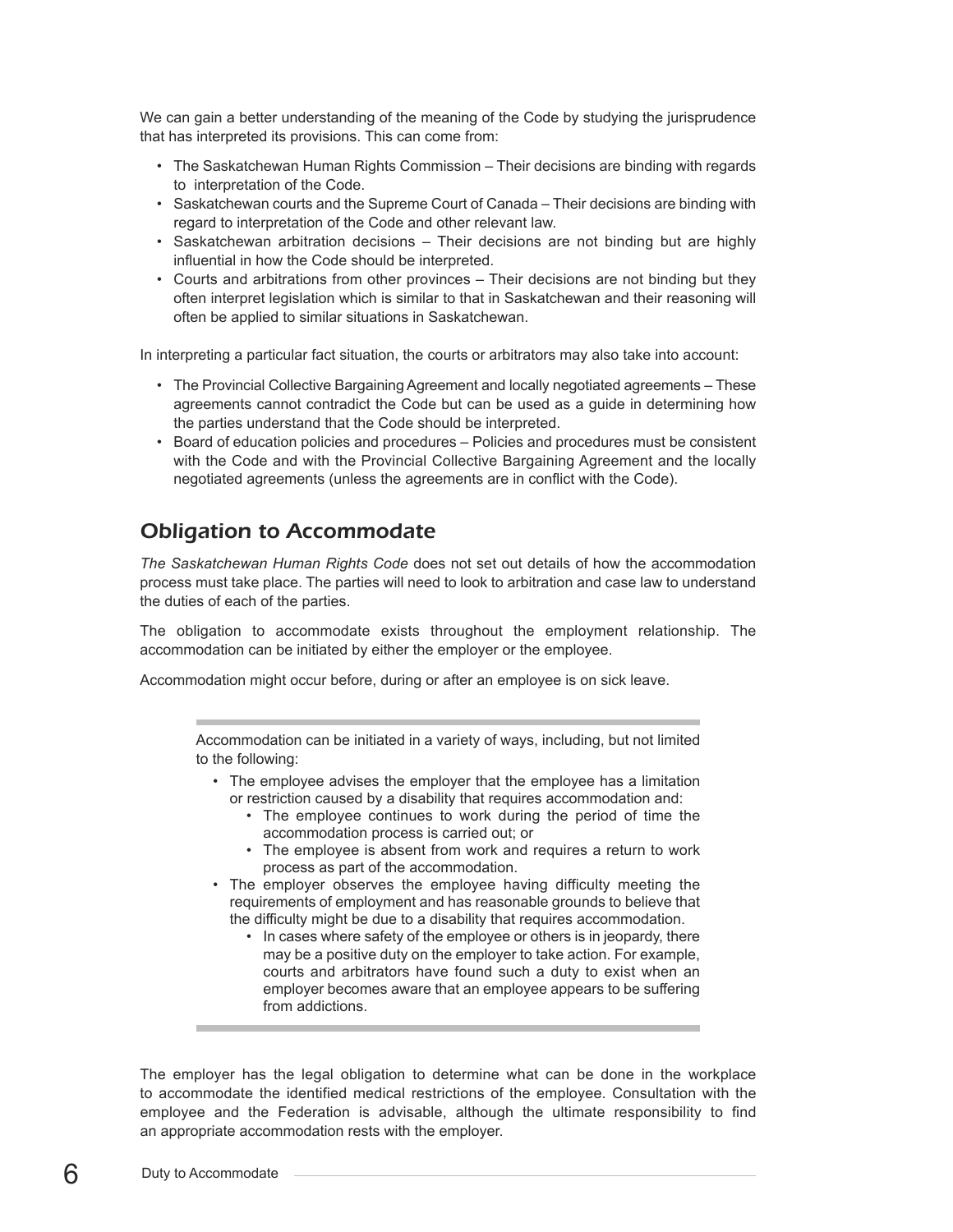The employer must accommodate to the point of undue hardship.

How each individual employee will be accommodated will depend upon the unique facts of each situation.

Employees are also prohibited from discriminating against other employees. This will require employees to co-operate with the employer in any changes or adaptations required in the workplace to accommodate the person with a disability.

There are some limited exceptions when discrimination on the basis of ability is allowed and those are set out in the Code. The most likely exception in relation to disability would be a situation where the employer can show that ability is a reasonable occupational qualification and requirement for the position or employment.

- The employer must be flexible and creative in determining what accommodations might be possible.
- The employee must be flexible, co-operative and willing to consider diverse options for accommodation.
- The Federation must also co-operate in a reasonable way with the accommodation.

# *Obligation to Provide Medical Information*

To determine whether or not an employer has the obligation to accommodate, the employee must provide sufficient appropriate medical information to the employer so that:

- The medical issue clearly fits the definition of a disability under *The Saskatchewan Human Rights Code* and related jurisprudence (in most cases this is not an issue).
- The medical restrictions that will require accommodation are clearly identified.

The Provincial Collective Bargaining Agreement provides that the board of education can require that the medical information must be provided by a medical practitioner.

The employer may consider information from other duly qualified, registered medical professionals. These other medical professionals may include chiropractors, physiotherapists, occupational therapists, nurse practitioners, psychologists and others who have specialized training in identifying medical limitations and restrictions.

In some cases the parties will agree to use a functional assessment service. The service will provide an assessment by a team of medical professionals chosen according to the particular needs of the teacher. The school division will generally be responsible for the costs of such assessments.

Provision of medical information usually does not require a disclosure of the diagnosis of the condition. In a case where a medical practitioner provides more information than is required, the school division should not take such information into account and should dispose of the information in a secure manner.

The role of the medical practitioner is to provide information concerning the medical restrictions or limitations of the employee. The medical practitioner should not be asked to recommend what types of accommodations might be required.

The information is provided through the teacher. The school division does not have direct contact with the medical practitioner unless there are exceptional circumstances and all parties agree.

Once the employer has medical information, the employer must determine what adaptations will be required in the workplace to meet the restrictions or limitations.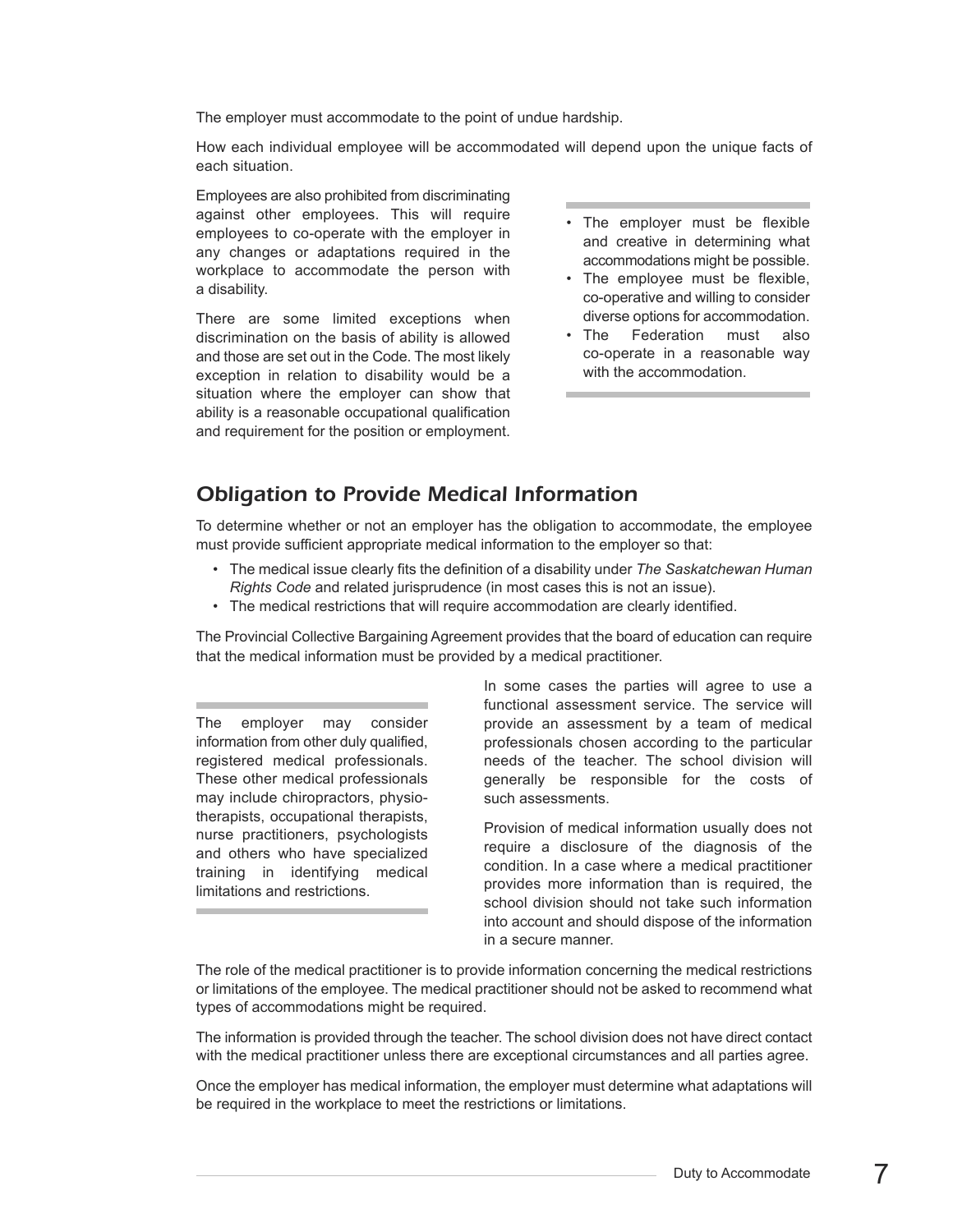All medical information supplied by the teacher must be treated in confidence by all parties and in accordance with *The Local Authority Freedom of Information and Protection of Privacy Act* and with the terms of the Provincial Collective Bargaining Agreement. The Provincial Collective Bargaining Agreement provides in Article 7.5.4 that personal medical information collected by the school division will not be retained in the personnel file. It will be retained in a teacher specific file available only to the teacher and to the official designated by the school division. The information must be retained only as long as it is required for the purpose for which it was collected.

If the teacher refuses to provide the required medical information, the school division's duty to accommodate the employee ends or is suspended until such time as the teacher provides the required medical information.

# *Undue Hardship*

The law recognizes that accommodation requires a balancing act between the right of an employee to equal treatment and the right of the employer to a productive workplace. An employer is required to accommodate an employee to the point of undue hardship.

The onus will be on the employer to show undue hardship and it is often difficult for an employer to be able to show that it has reached the point of intolerable cost or disruption of business (as per Section 2(1)(q) of *The Saskatchewan Human Rights Code*).

Undue hardship exists when the steps required to accommodate the employee are so extreme, onerous or difficult that it is clear that it is unreasonable to expect the employer to implement them.

There are, however, many other aspects to undue hardship other than financial. Factors that can be considered in determining whether or not the point of undue hardship has been reached may include:

- Financial cost to the employer.
	- Financial cost alone is not usually sufficient to show undue hardship.
	- The size and financial resources of the employer will be significant.
	- External sources of funding may limit the financial ability of the employer.
- The availability of other jobs.
- Disruption to other employees.
- Impact on students.
	- It is not merely sufficient for the employer to simply allege that a possible accommodation is not "in the best interest of students."
	- The onus will be on the employer to show that, from a pedagogical perspective based on objective information, the accommodation will result in a negative impact on students.
	- The impact on students must be balanced with the accommodation obligation taking into account the employee's obligation to co-operate.
- The employee's return to work poses a real and immediate risk of relapse or aggravation.
- The nature of the work.
- The number of employees and their interchangeability.
- The impact of accommodation on the collective agreement.
- The need to replace someone with special skills.
- A significantly increased workload for other employees.
- The need for a major reorganization of the work unit.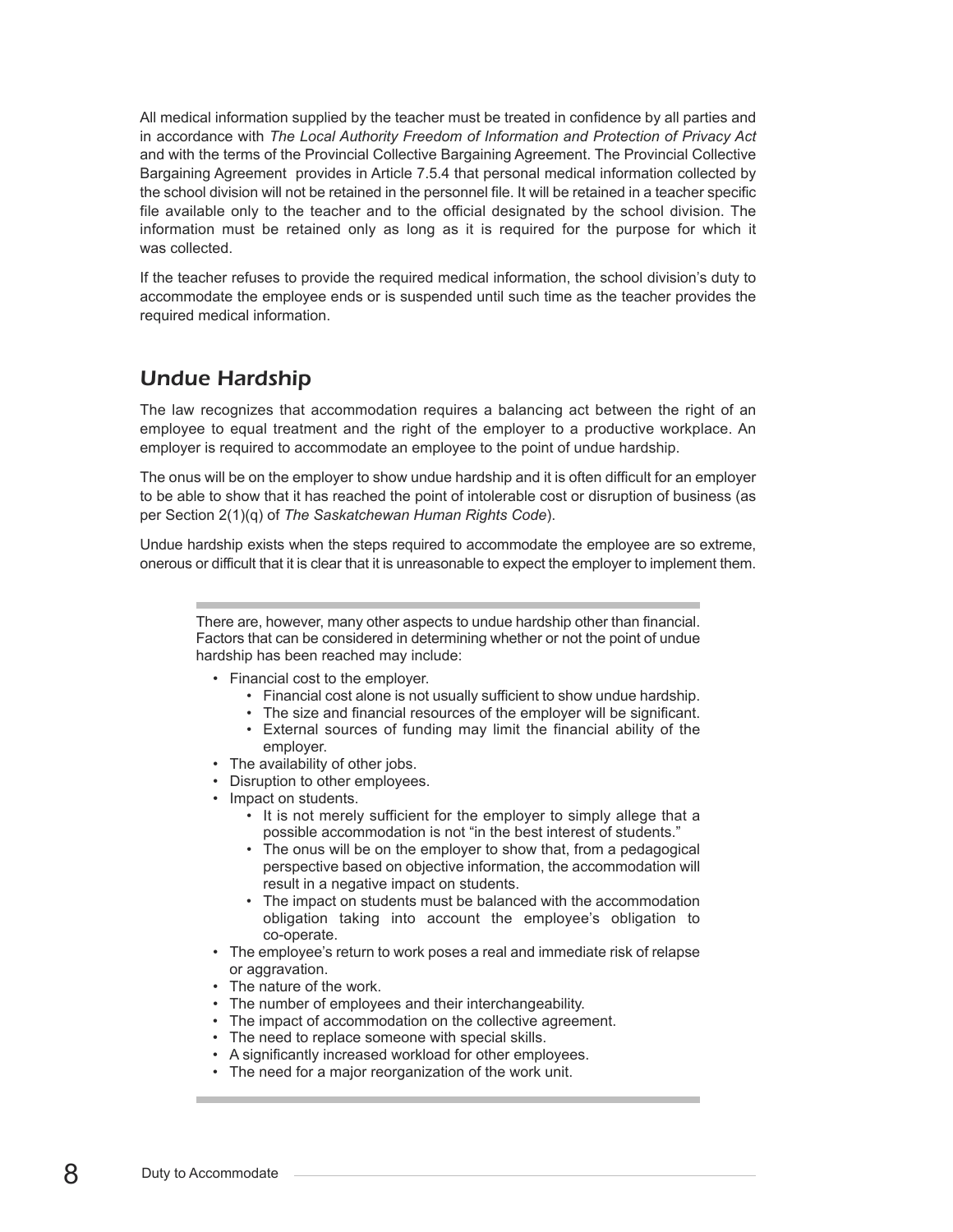In the case of employment, undue hardship will generally be reached when the employer is able to show:

- That there is no reasonable chance that the employee will be able to return to work within the reasonably foreseeable future.
- That all reasonable efforts at accommodation have been tried and found unsuccessful.

This conclusion must be based on appropriate and up-to-date medical information. The information should be relevant, reliable, significant and provable.

If the employer can show undue hardship, the employer does not have to provide accommodation.

The employer can, in the appropriate circumstances, terminate the contract of employment for "frustration of contract"; a legal term meaning that, through no fault of the employee, the employee is not able to perform the essential tasks of teaching and the contract is therefore "frustrated."

There are implications for all parties to contemplate before a contract of employment is terminated for frustration. It is generally a step to be considered only after all other options have been exhausted.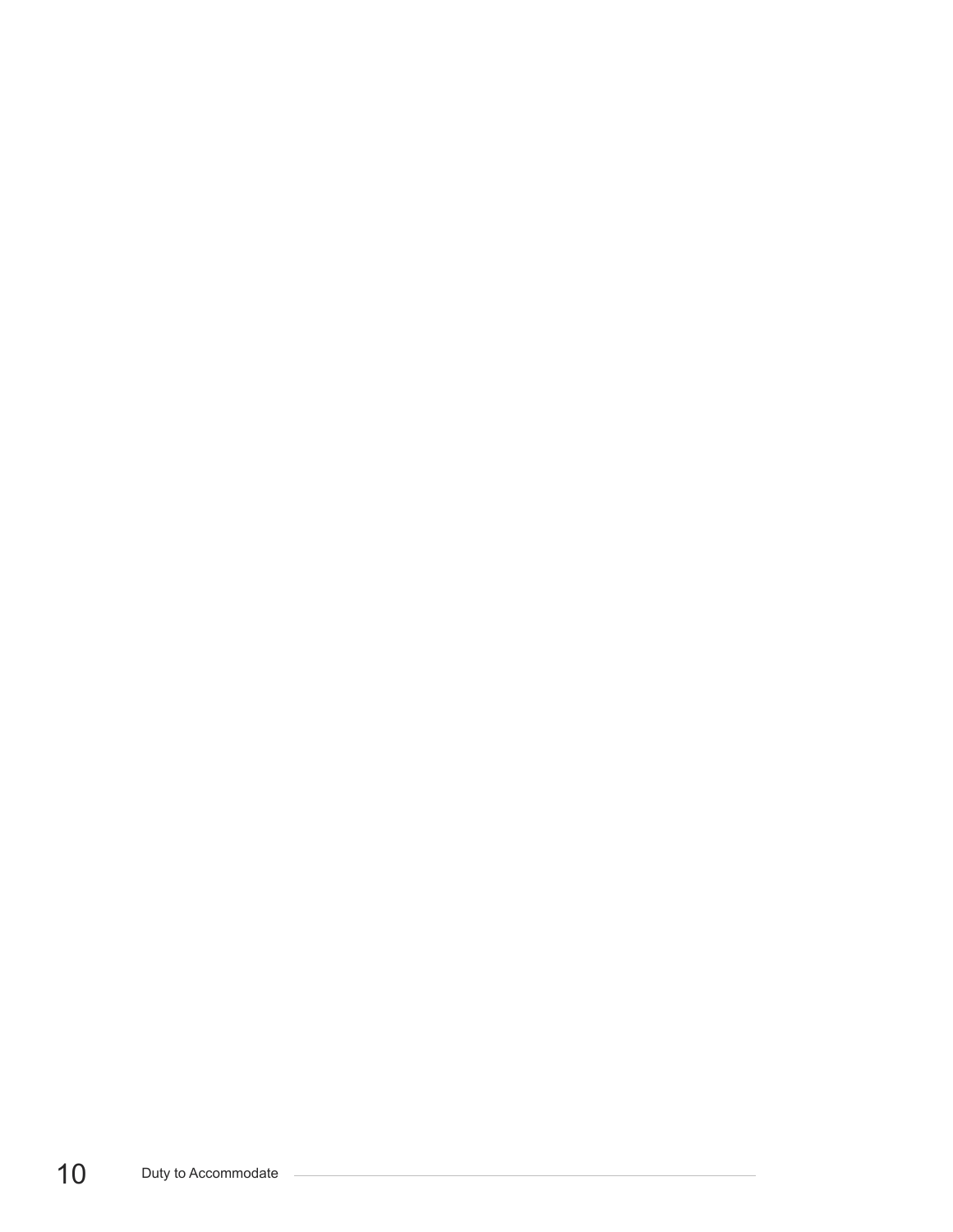# **Restrictions** 3.

# *Definition*

Restrictions are the limitations of skills and abilities due to a disability preventing the person from performing essential duties of their job. Restrictions can be broadly characterized into motor or physical limitations, cognitive limitations and socio-emotional or psychosocial limitations. An individual can have restrictions in one or more categories.

# *Categories*

#### **Motor or Physical Restrictions**

A motor or physical restriction is a broad term that reflects activity limitations due to impairment in body function or structure. Motor or physical restrictions **may include but are not exclusive to:**

- Motor or mobility impairments.
	- Limited ability in standing and sitting.
	- Limited ability in bending to assist students or obtain materials.
	- Limited ability in moving around room, building or grounds.
	- Limited ability in writing on chalkboard, paper or keyboard.
- Sensory impairments.
	- Difficulty viewing due to low vision or no vision.
	- Difficulty communicating with others due to hearing loss or no hearing.
	- Difficulty speaking loudly enough for others to hear.
- Allergies or multiple chemical sensitivities.
	- Allergies to teaching tools such as chalk, markers, glue, etc.
	- Sensitivities to cleaning agents, smoke, pesticides, perfumes, paint, carpet and other building furnishings.

#### **Cognitive Restrictions**

A cognitive restriction is a restriction that affects the ability to think logically, concentrate, formulate ideas, reason, remain focused and remember. Cognitive restrictions may include a learning disability or may have been acquired later in life as a result of an accident or illness. Cognitive restrictions **may include but are not exclusive to:**

- Difficulty with concentration.
- Memory deficits.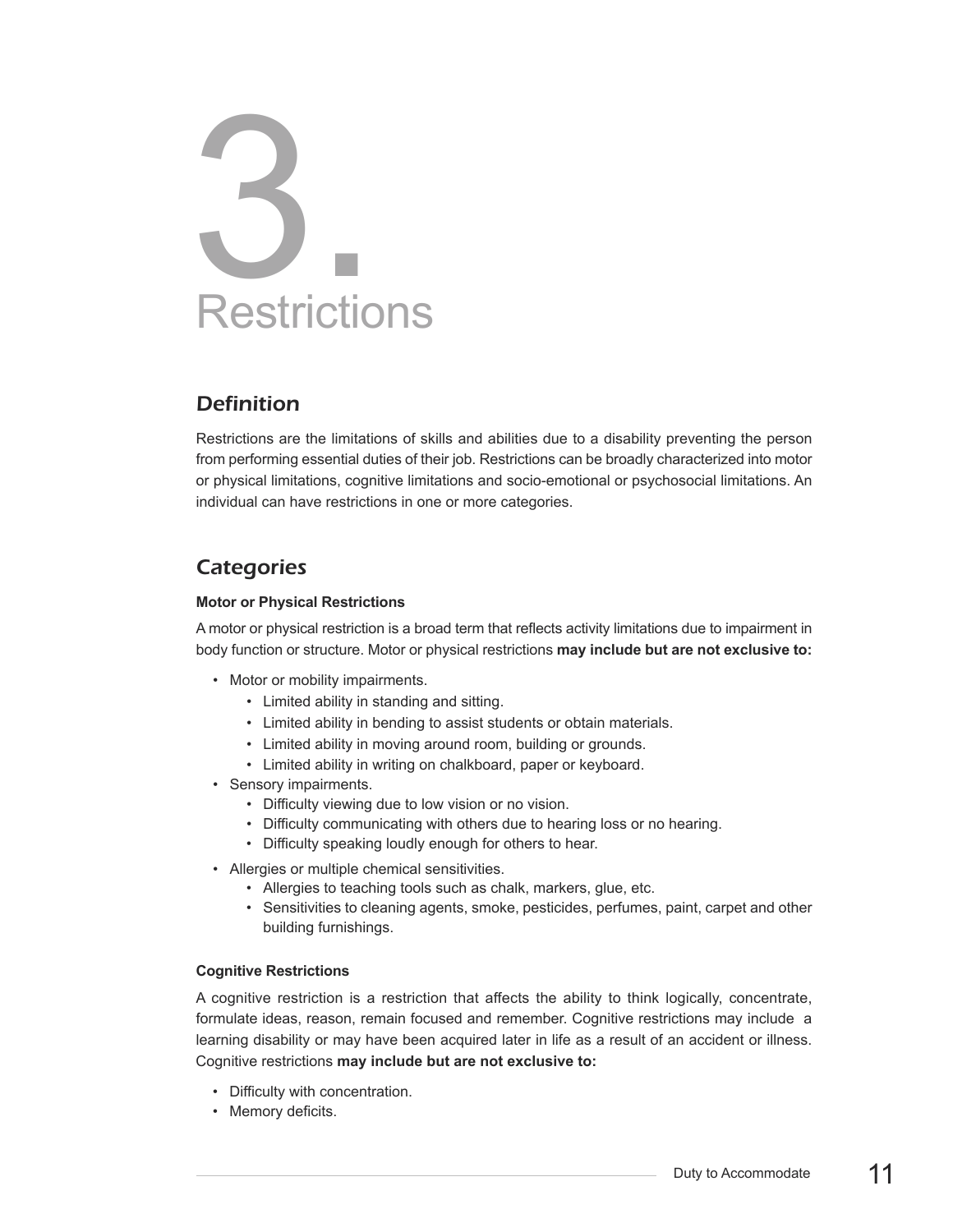#### **Socio-Emotional or Psychosocial Restrictions**

Socio-emotional or psychosocial restriction is a broad statement that reflects an individual's ability to respond appropriately to everyday situations. An individual may have altered moods and/or behaviours. Socio-emotional or psychosocial restrictions **may include but are not exclusive to:**

- Difficulty handling stress, emotions or change.
- Difficulty with organization, staying on task or managing time.

*Please refer to Appendix II for further information.*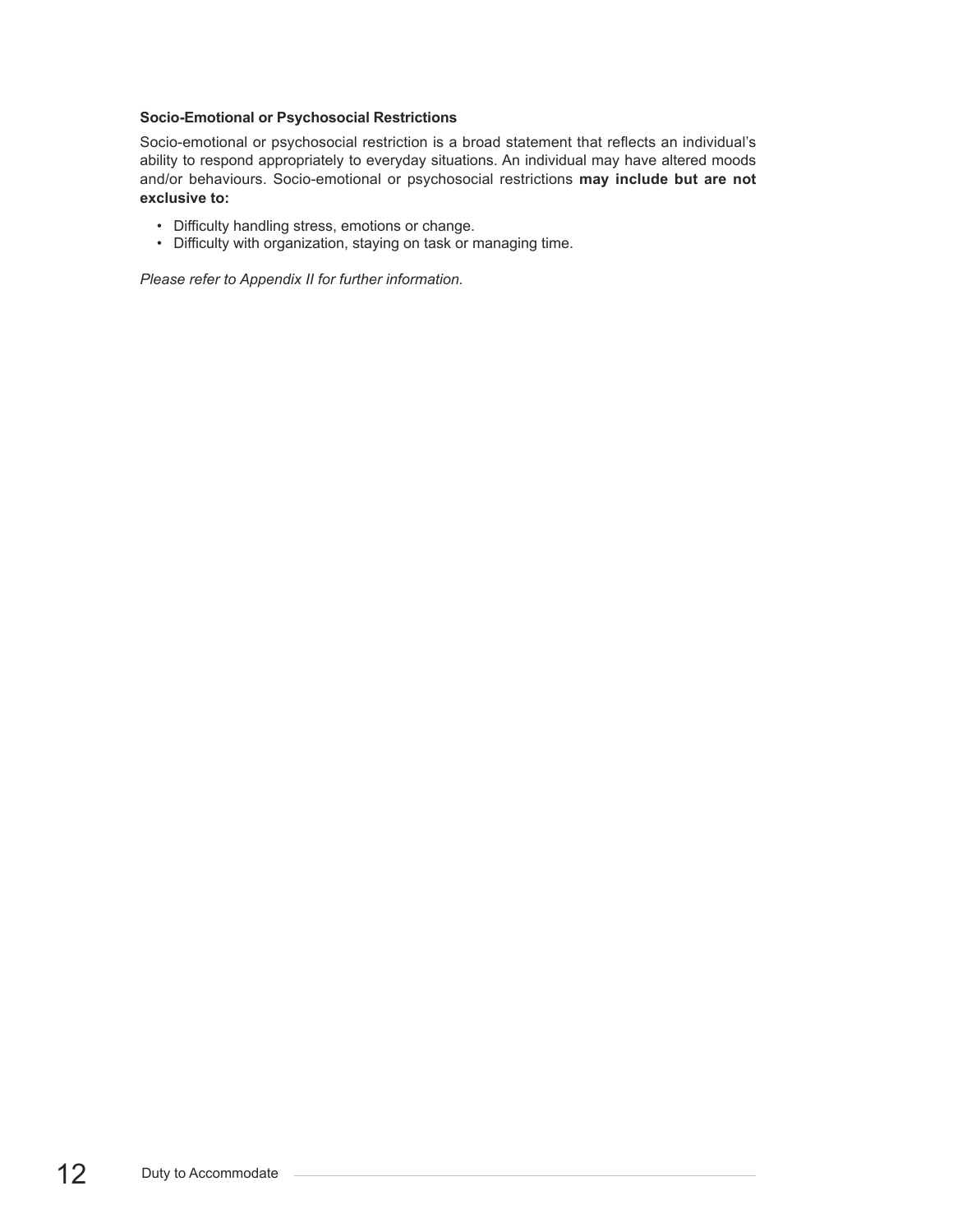# Roles and Responsibilities 4.

The school division, teacher, medical practitioner and Federation share in the responsibility of managing a successful accommodation. Below are summaries of the main roles and responsibilities that each party has in the process.

# *The School Division*

#### **Obligations of the School Division**

Section 16 of *The Saskatchewan Human Rights Code* requires the accommodation of an employee who suffers from a disability. Section 44.3(1) of *The Labour Standards Act* requires the employer, where reasonably practicable, to modify duties or reassign if the employee becomes disabled and cannot perform job duties. The school division:

- Has the inherent management right to propose the accommodation and determine the teaching assignment.
- Has the obligation to investigate and/or initiate where evidence suggests the need for an accommodation.
- Is required to make every reasonable effort, short of undue hardship, to accommodate an employee who comes under a protected ground of discrimination under the *Canadian Human Rights Act*.

#### **Supportive Role**

School divisions are encouraged to:

- Be supportive of the teacher. This includes providing a positive workplace, viable returnto-work processes and assistance in meeting appropriate performance standards.
- Discuss proposed accommodations with the teacher and the Federation.
- Educate employees in the duty to accommodate process.
- Be aware of and apply the principles of accommodation.

#### **Information Gathering**

School divisions are required to:

- Gather appropriate information to make informed decisions around accommodation. This will include medical information, information regarding the workplace and options available for accommodation.
- Document the accommodation process and keep appropriate documents.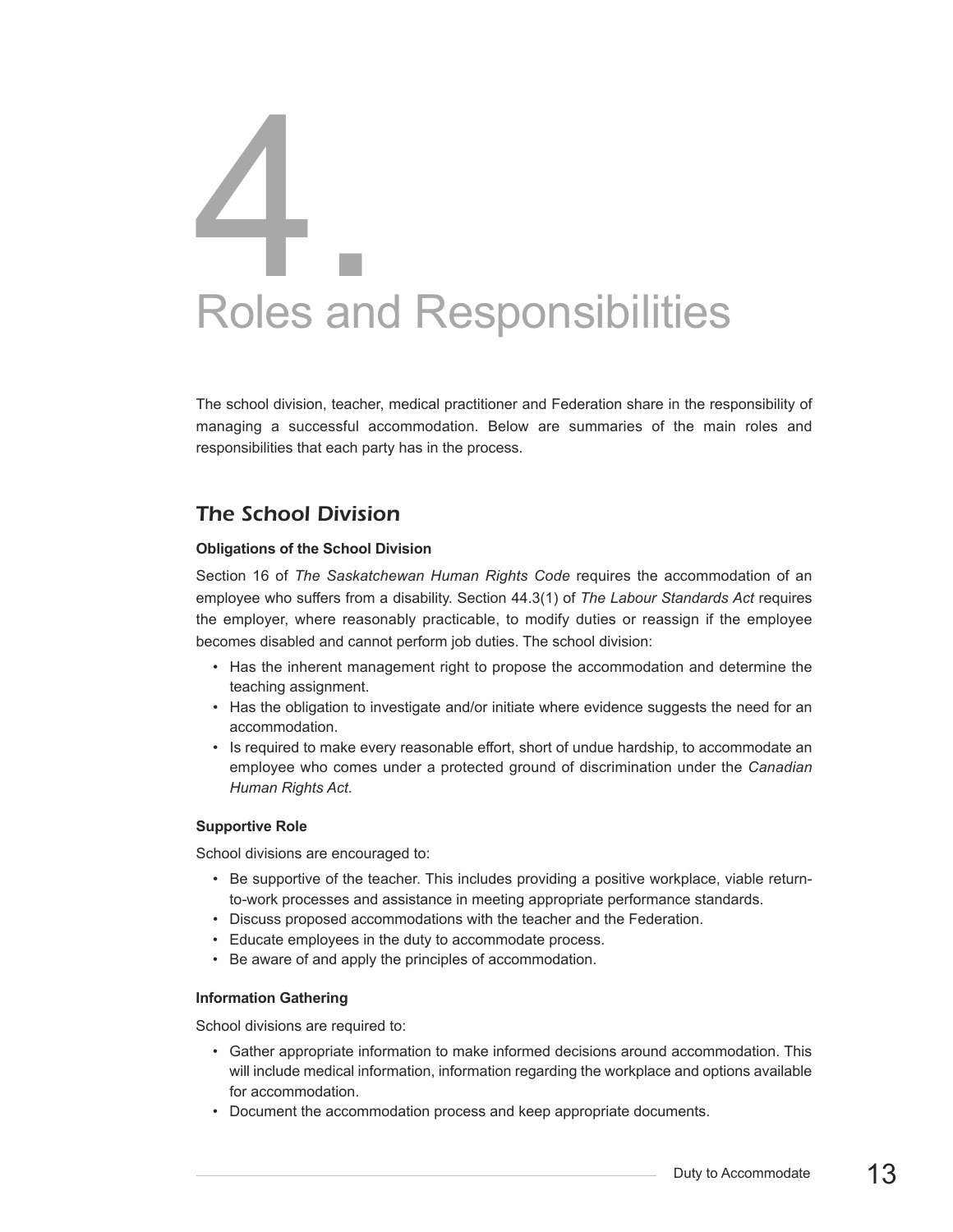#### **Incur Some Hardship**

It is the role of the school division to incur some hardship as part of accommodation obligations. While the school division is not expected to provide accommodation when it causes undue hardship, it is expected to tolerate some difficulties and challenges.

#### **Make the Final Decision**

- It is the role of the school division to decide the accommodation that it will offer the employee.
- While the school division may consult with the teacher and consider the teacher's preferences, the school division is not required to grant such preferences.

#### **Followup**

- It is the school division's role to implement and monitor the accommodation including medical followup as necessary.
- Accommodation is to be based on identified restrictions.

# *The Teacher Seeking Accommodation*

#### **Obligation of the Teacher**

- The teacher has a duty to co-operate in the process with all concerned parties in a timely fashion.
- It is critical that the teacher identify the need for an accommodation, which will trigger the employer's duty to accommodate. The teacher has an obligation to set the process in motion.

#### **Provide the Appropriate Medical Information**

The teacher is required to:

- Comply with reasonable requests for medical information.
- Demonstrate there is a disability verified by a medical practitioner.
- Provide regular medical information as requested throughout the accommodation process.

#### **Seek Rehabilitation**

The teacher is required to take the medically recommended steps towards rehabilitation and self-improvement.

#### **Try the Accommodation**

The teacher is required to:

- Try a reasonable accommodation before it is refused.
- Try the proposed reasonable accommodation even on a trial basis.
- Participate in finding an appropriate workplace accommodation.

# *The Medical Practitioner*

According to the Saskatchewan College of Physicians and Surgeons, "the responsibility of the physician is to do an objective evaluation and to report the impact of an injury/illness and the limitations that the patient/worker's injury/illness places on their ability to perform certain functions." **Their role is not to provide specific recommendations regarding accommodations**.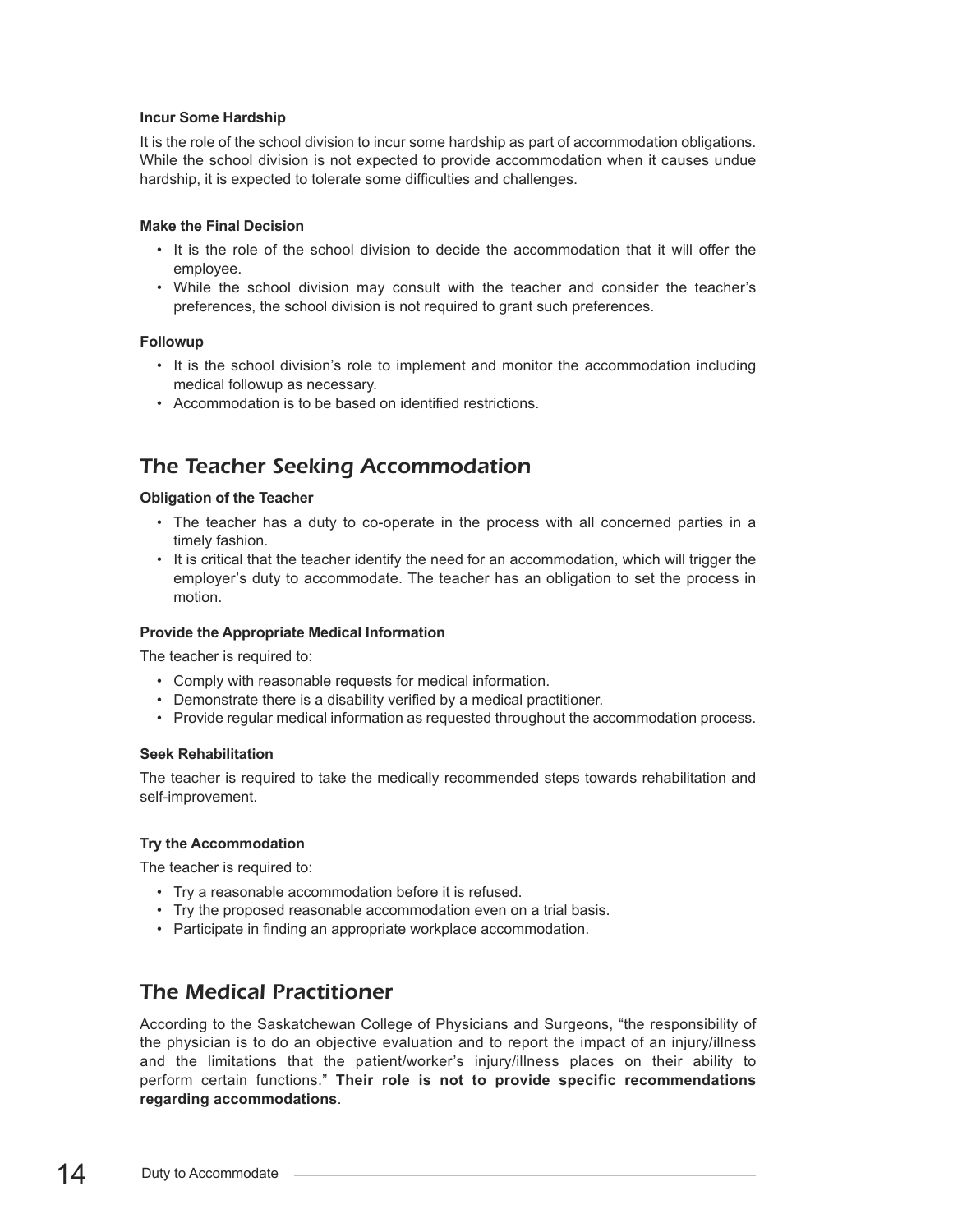# *The Federation*

#### **School Based Administrator**

School based administrators are encouraged to:

- Exercise leadership to ensure confidentiality of any medical information that may be disclosed by the teacher with sickness or disability.
- Exercise, through leadership and support of the school division and the Federation, flexibility in assignments and duties in respect to the teacher seeking an accommodation.

#### **Collegial Relations**

Colleagues are encouraged to be:

- Aware that there may be some sacrifice, such as additional duties, that teacher colleagues may have to undertake as part of the overall duty to accommodate.
- Cognizant of the confidential nature of medical information and respect the legitimacy of the confidential medical needs of a colleague.
- Aware that a colleague may not always be cognizant of the existence or impact of his or her disability and should provide professional support to their colleague as needed.

#### **Federation Senior Administrative Staff**

Senior Administrative Staff:

- Facilitate and support the accommodation process.
- Propose alternatives as part of the search for an accommodation.
- Provide educational supports to members of the profession in the accommodation process.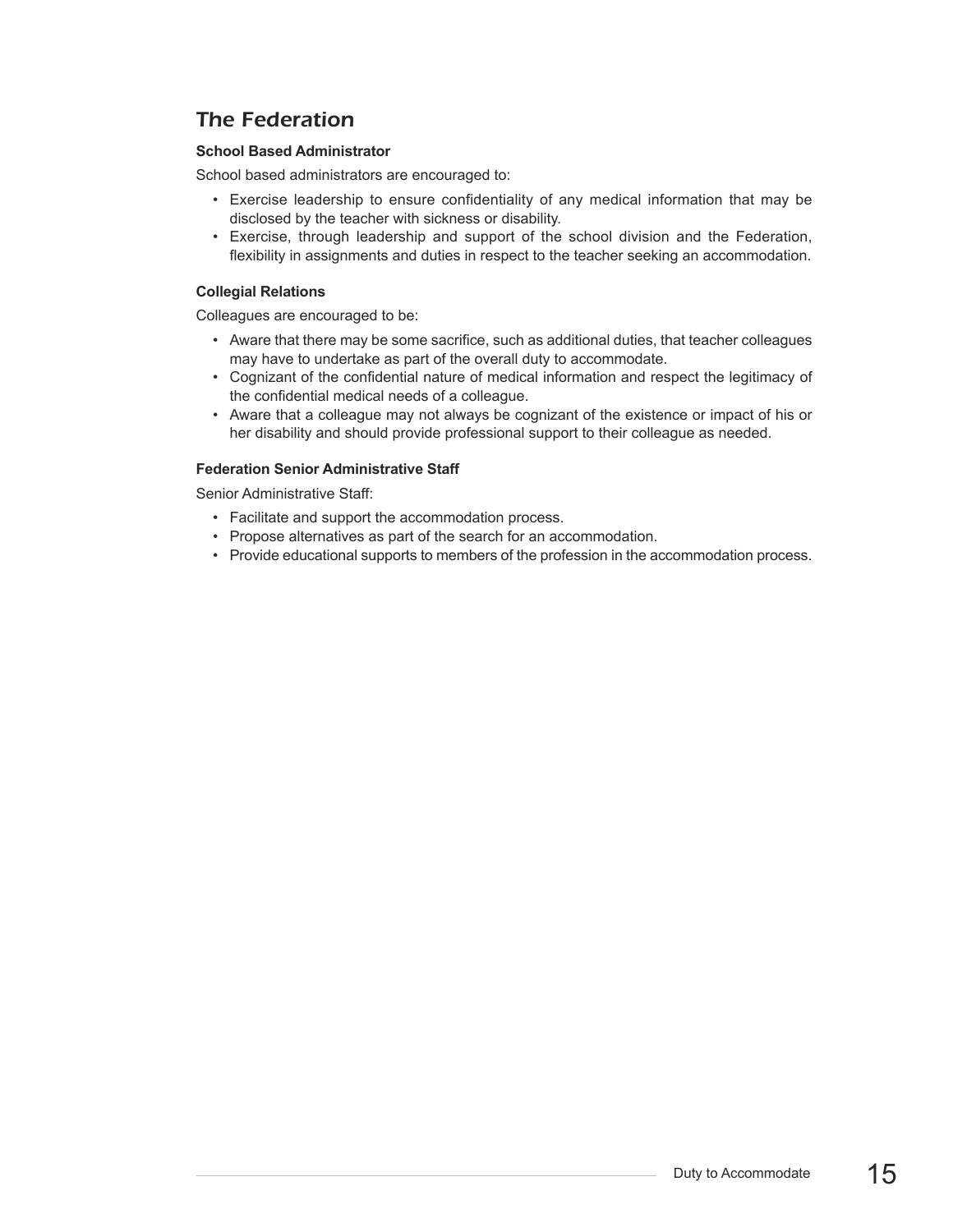# *The Typical Process*



The usual practice is for the school division to advise the teacher to contact the Federation for support and advice in the process. In some cases where there is concern that the teacher may not be well enough to understand the seriousness of the situation, the school division will contact the Federation to let them know that their member might *need assistance. The school division will share only minimal information at this stage.*

Once the teacher has brought the Federation into the discussion, school division personnel will speak freely with the Federation representative about all aspects of the case unless and until the teacher specifically directs otherwise.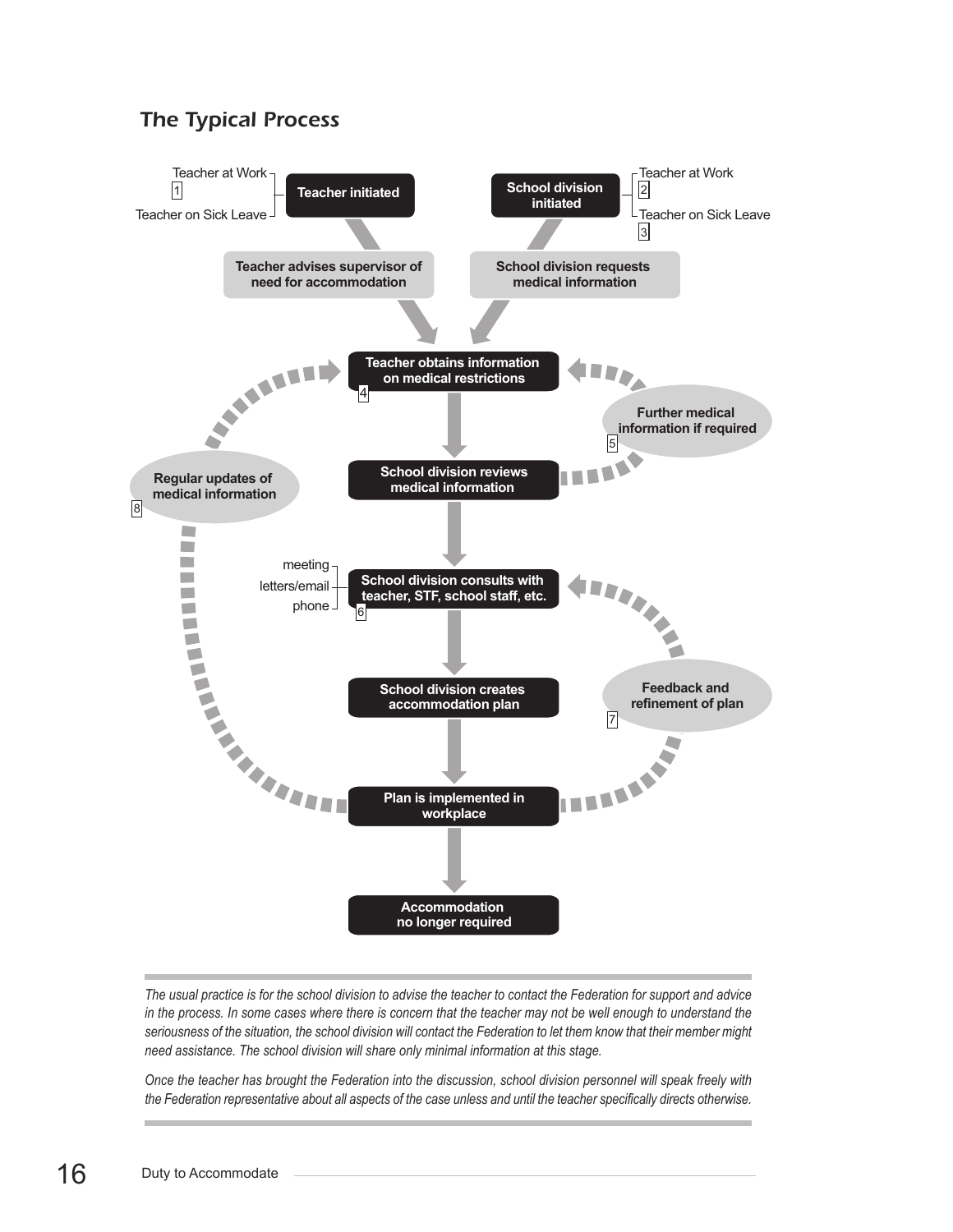#### **Footnotes to the Typical Process Chart**

1. A teacher may initiate a request for an accommodation either while on sick leave, or while at work, in cases where the teacher can continue to work but has a disability that requires some form of accommodation.

The teacher can make the request to his or her principal, superintendent or to the human resources superintendent depending on the processes used in the school division.

2. The school division may be able to initiate an accommodation process while a teacher is at work if it has objective information from persons who have observed behaviours that indicate the teacher is not able to complete all the tasks of a teacher and there is evidence to indicate that this inability may be linked to a disability.

In some cases, usually where the nature of the disability is such that the teacher may have no awareness of the issue or is denying its existence, the school division will have a positive duty to initiate action. Examples might be some types of mental disorders including alcoholism and other addictions.

The school division may decide to temporarily assign the teacher to home, with pay, in order to allow the teacher to seek medical information in situations where the evidence indicates that:

- The teacher is not performing the essential duties of teaching and that it may be related to a disability.
- The safety of the teacher or others is in question and the teacher needs time to consult with a medical practitioner.
- 3. When a teacher is on sick leave, usually for an extended period of time of more than just a few weeks, the school division may ask for information about medical restrictions in order to determine if there is any way in which it can accommodate the teacher and assist the teacher to return to work.
- 4. After initiating the process, the next step is for the teacher to provide information to the school division about any medical restrictions which might be affecting the ability of the teacher to perform all the essential duties of a teacher.
- 5. It is vital that the medical report clearly sets out the medical restrictions that require accommodation. If the medical information is not clear, relevant or sufficient, the school division will ask for further medical information.
	- The school division will usually ask the teacher to go back to the teacher's own medical practitioner or to a specialist consulted by the teacher for further information.
	- In some cases the school division can ask for a second opinion from another medical practitioner agreeable to both parties.
	- In some cases the school division will offer to pay to send the teacher to an agency or organization that specializes in functional and/or cognitive assessments.Avariety of professionals such as medical doctors, physiotherapists, occupational therapists, etc., will provide a comprehensive assessment and confirmation of the medical restrictions that need to be accommodated, as well as recommendations on how a return to work program might be achieved.
- 6. After reviewing the medical information, the school division will look at possible options for accommodation.
	- The school division will look at the workplace and what might be required for the accommodation in terms of equipment, schedules, classroom adaptations, etc.
	- The school division will consult with the teacher and the Federation in order to ensure the creation of a relevant and achievable accommodation and return to work program.
	- This may involve one or more meetings with the teacher and other parties, and may include communication by email or phone.
	- All parties are encouraged to make suggestions for possible accommodations, **but it is the responsibility of the school division to create an appropriate accommodation and return to work plan.**
- 7. The accommodation plan should include arrangements for communication and feedback on a regular basis between the teacher and his or her supervisors.

The teacher should provide feedback to supervisor as soon as possible whenever there is a significant change, whether positive or negative, to the teacher's medical condition or ability to work.

Adjustments will often have to be made as the plan is implemented and as time passes.

8. The school division will ask at periodic intervals for updates to the information on medical restrictions.

The accommodation plan will be adjusted as medical restrictions change.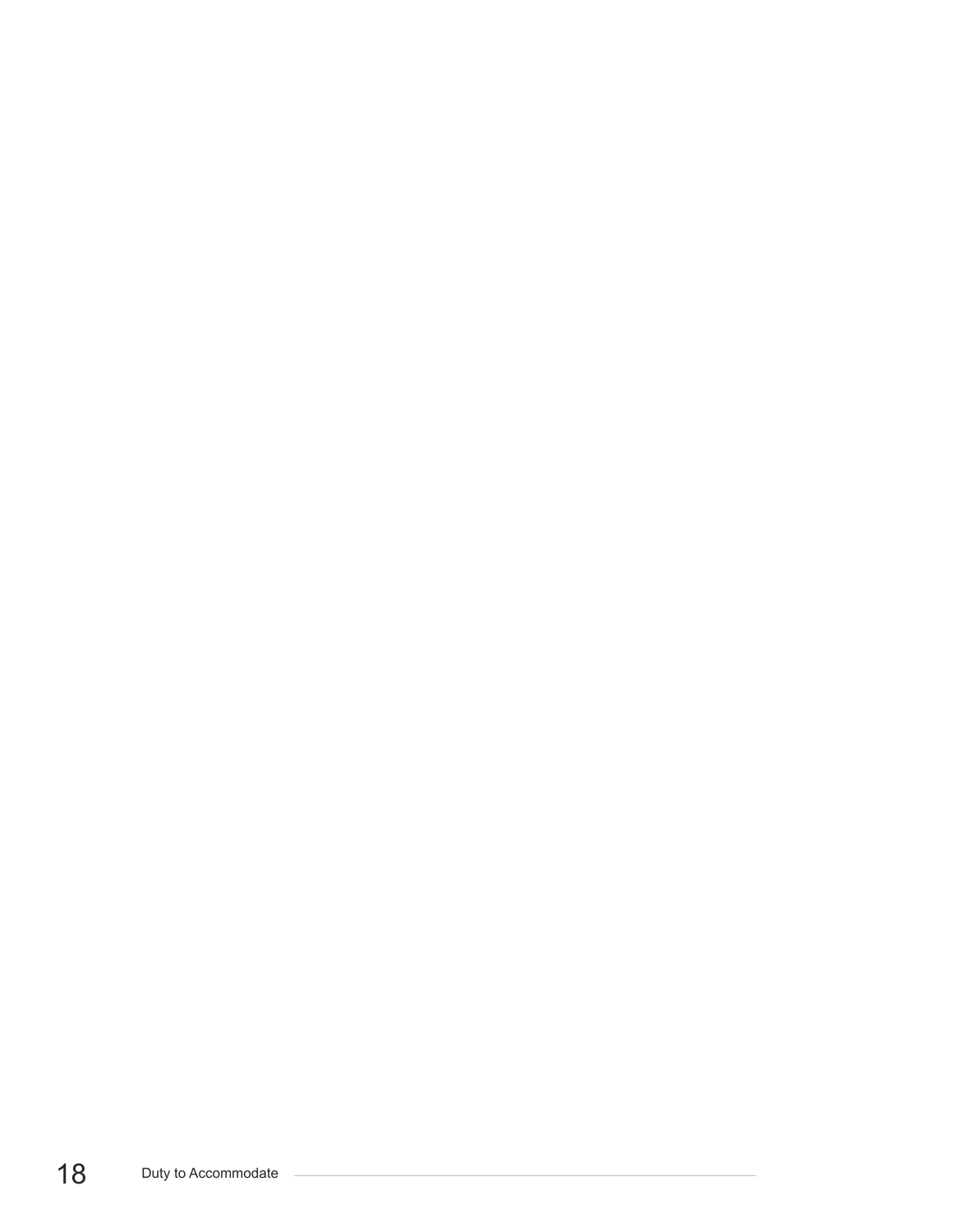# Frequently Asked Questions 5.

#### I am a teacher and my school division sent me a letter when I was on sick leave asking me **to provide information about accommodation. How should I provide this information?**

First of all, be reassured that your employer is likely requesting this information to ensure that it is meeting its obligation to accommodate for an employee. In other words, the school division is requesting information that will allow it to assist you to return to work, despite limitations related to your medical condition.

You will need to meet with your medical practitioner to respond appropriately to the request. Please see "How to Talk to Your Doctor About Accommodation" found in Appendix III. You may wish to contact the Federation for further guidance in providing this information.

#### **What is the difference between a "restriction" and a "recommendation?"**

The teacher's medical practitioner is required to provide information about restrictions or limitations. Essentially, a restriction describes the limitation of skills and abilities due to a disability; those things that prevent a person from performing essential duties of their job. Restrictions can be broadly characterized into physical limitations, cognitive limitations, and socio-emotional or psychosocial limitations.

Recommendations, on the other hand, are possible ideas for consideration which are not binding on the employer.

The information in Appendix III entitled *"*How to Talk to Your Doctor About Accommodation" should be helpful in sorting out this difference.

#### **As a teacher, my school division has asked me to provide medical restrictions related to my health issues. What is the best way to do this?**

The medical information from the medical practitioner should be provided to you by your medical practitioner. You should then provide this medical information to the appropriate official at the school division. Direct contact between the employer and the medical practitioner can only occur when the teacher has provided explicit consent for that communication. It is very unusual for direct communication to occur and typically unnecessary.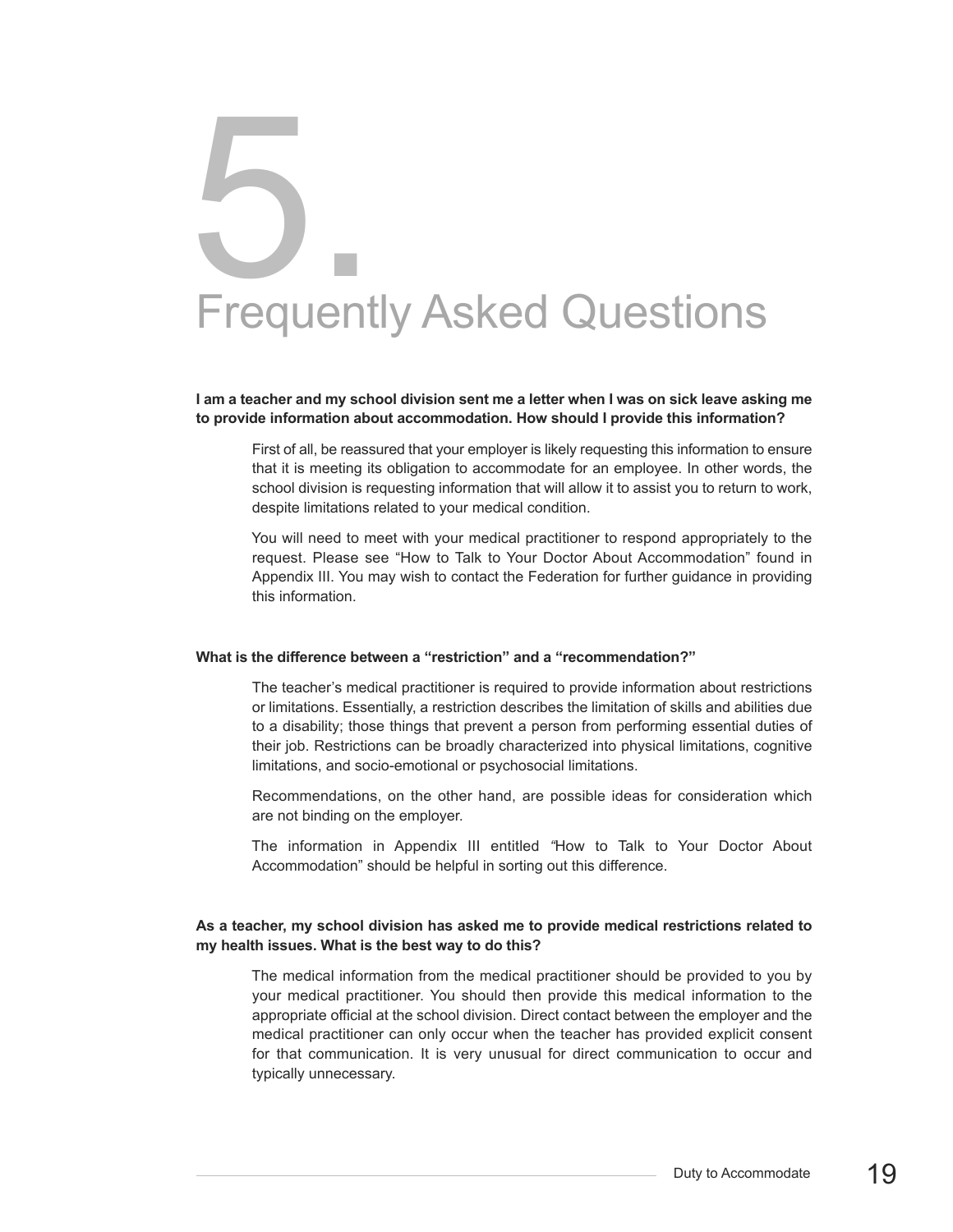#### **What role do I as a principal play when a teacher needs an accommodation?**

Principals are often called on to support accommodations. Many accommodations are simple and do not require extensive supports in place. The complexity of an accommodation circumstance will influence the decision-making. A principal will need to assess the complexity of the situation and if it seems to require decision-making that extends beyond your duties as a principal, you will want to ensure that you are consulting with your senior administration and the Federation for advice regarding your role in the accommodation process.

In addition, in your role you may find that you are made aware of medical information related to a staff member. It is critical for all teachers to keep the medical information confidential and disclose it to another person only with explicit permission.

#### **As a professional I am very concerned about the well-being of a colleague. I have observed significant behavioural changes and I am worried about what might happen. What should I do?**

You will need to make some determination about the severity of the situation and an appropriate response. It may be that a disclosure of your observations is appropriate and necessary. It is critical to seek advice from the Federation about how to proceed in that event. If it is not possible to have a conversation with your colleague, it may still be necessary to disclose your concerns to your supervisor.

If in fact there is a medical issue that is contributing to these behavioural changes (e.g., an addiction or another mental health issue), the employer may need to initiate the accommodation process if the teacher's decision-making and judgment is affected by the disability.

#### **How might drug or alcohol dependency be accommodated?**

Drug or alcohol dependency is regarded as a disability and employers must accommodate this disability. Because denial is often a symptom of the condition, an employer who has reason to believe an employee is suffering from a dependency must offer the employee a chance to deal with the issue.

The accommodation required is often time off to enter a rehabilitation program and obtain medical support. This may include sick leave or unpaid medical leave, or a combination of both. The existence of the disability and eligibility for sick leave will have to be confirmed by medical evidence in the same way as any other disability.

Since the relapse rate after treatment is high, an employer will sometimes have to allow the employee a second or, in some exceptional cases, a third course of treatment.

#### **How might mental disorders be accommodated?**

A number of mental disorders such as depression or chronic anxiety are considered to be disabilities. In many cases the disability itself makes it difficult for an employee to clearly assess the situation. In these cases the employer will have a duty to determine whether accommodation might be required before disciplining or dismissing the employee. Medical evidence will be required as with any other case and should be used as the basis for determining the accommodation required.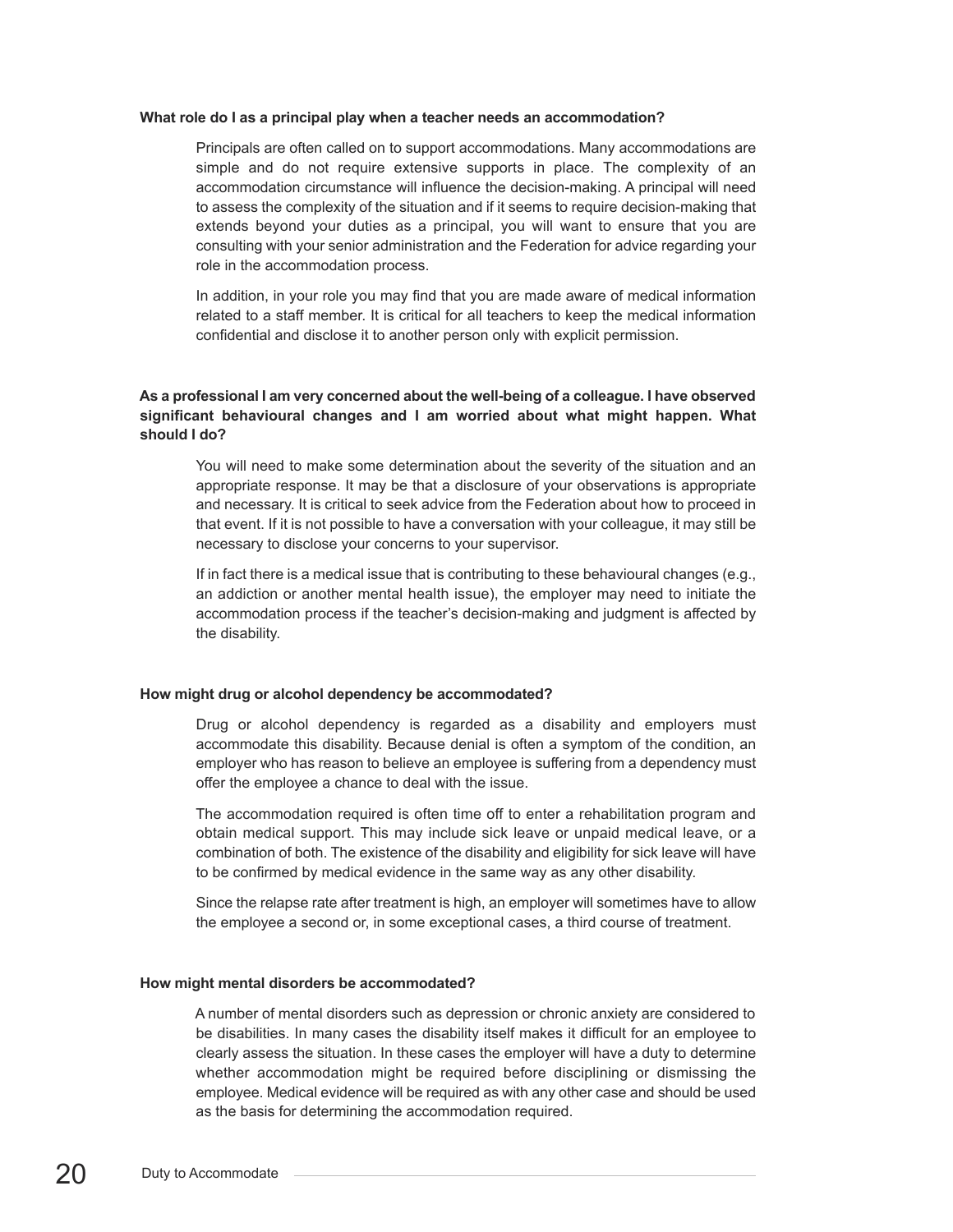#### **How can I as an employer be proactive in addressing accommodation issues?**

Employers are encouraged to monitor and manage absences of employees on a consistent basis. This is important so that issues concerning medical absences can be identified early. This will enable a return to work program to be utilized or accommodation to be considered.

#### **What if the teacher doesn't like the accommodation and fails to co-operate?**

If the teacher does not wish to accept a particular accommodation proposed by the employer, the teacher must provide a reasonable explanation for the refusal. If the proposed accommodation is reasonable and does not impose an excessive burden on the teacher, the teacher must accept it. If not, the teacher will lose the possibility of accommodation. As an example, if no permanent position is available that meets the teacher's needs, he or she must be prepared to accept training or an offer of temporary work.

#### **What is undue hardship?**

Undue hardship exists when the steps required to accommodate the employee are so extreme, onerous or difficult that it is clear that it is unreasonable to expect the employer to implement them. The onus will be on the employer to show that there was an intolerable cost or disruption of business.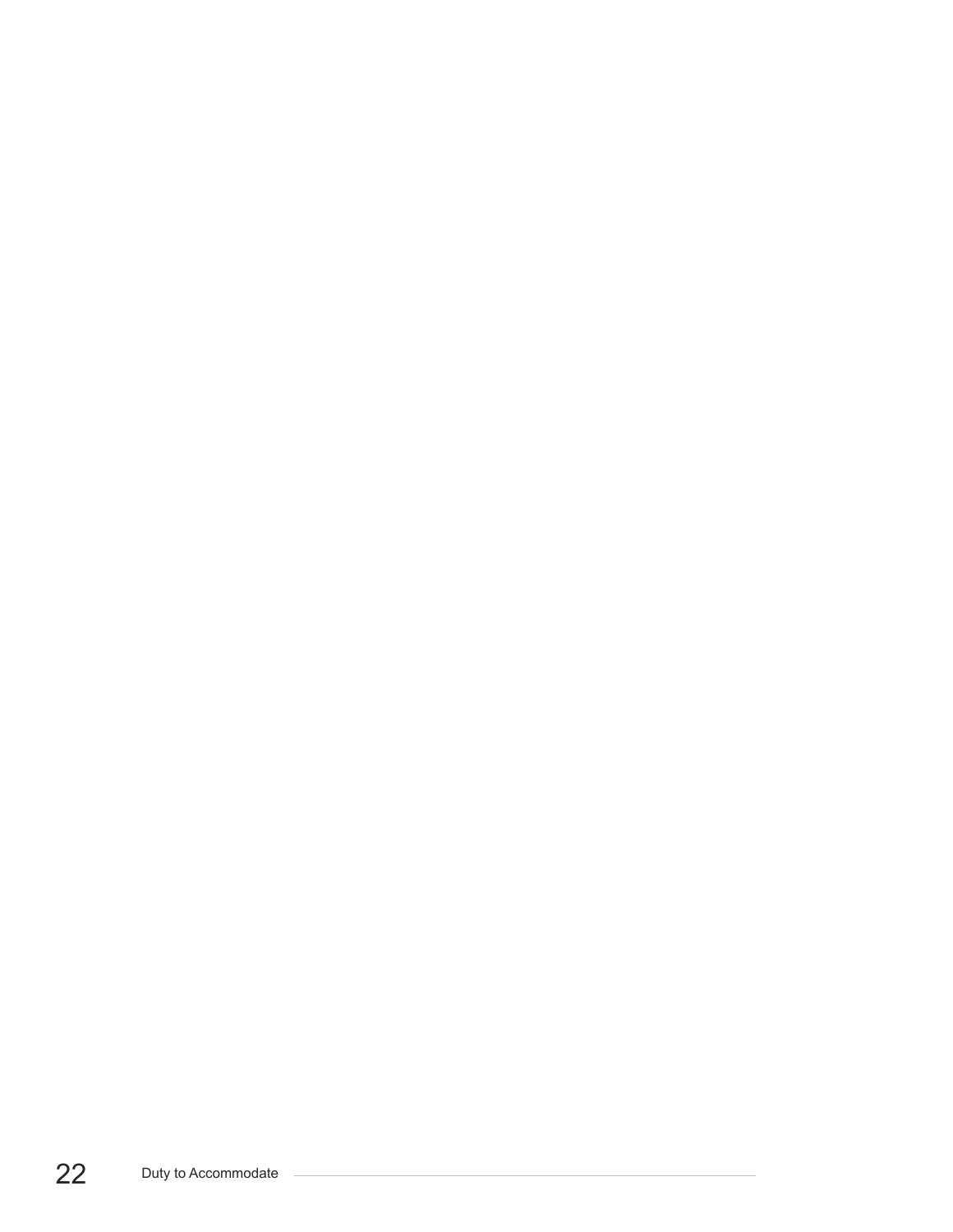# Appendix I

### *The Saskatchewan Human Rights Code (applicable sections)*

#### **Interpretation**

**2**(1) In this Act:

(d.1) **"disability"** means:

(i) any degree of physical disability, infirmity, malformation or disfigurement and, without limiting the generality of the foregoing, includes:

- (A) epilepsy;
- (B) any degree of paralysis;
- (C) amputation;
- (D) lack of physical co-ordination;
- (E) blindness or visual impediment;
- (F) deafness or hearing impediment;
- (G) muteness or speech impediment; or
- (H) physical reliance on a service animal, wheelchair or
- other remedial appliance or device; or
- (ii) any of:
	- (A) an intellectual disability or impairment;
	- (B) a learning disability or a dysfunction in one or more of
	- the processes involved in the comprehension or use of
	- symbols or spoken language; or
	- (C) a mental disorder;

(i.1) **"mental disorder"** means a disorder of thought, perception, feelings or behaviour that impairs a person's:

- (i) judgment;
- (ii) capacity to recognize reality;
- (iii) ability to associate with others; or
- (iv) ability to meet the ordinary demands of life;

(q) **"undue hardship"** means, for the purposes of sections 31.2 and 31.3, intolerable financial cost or disruption to business having regard to the effect on:

- (i) the financial stability and profitability of the business undertaking;
- (ii) the value of existing amenities, structures and premises as compared to the cost of providing proper amenities or physical access;
- (iii) the essence or purpose of the business undertaking; and
- (iv) the employees, customers or clients of the business undertaking, disregarding personal preferences;

but does not include the cost or business inconvenience of providing washroom facilities, living quarters or other facilities for persons with physical disabilities where those facilities must be provided by law for persons of both sexes.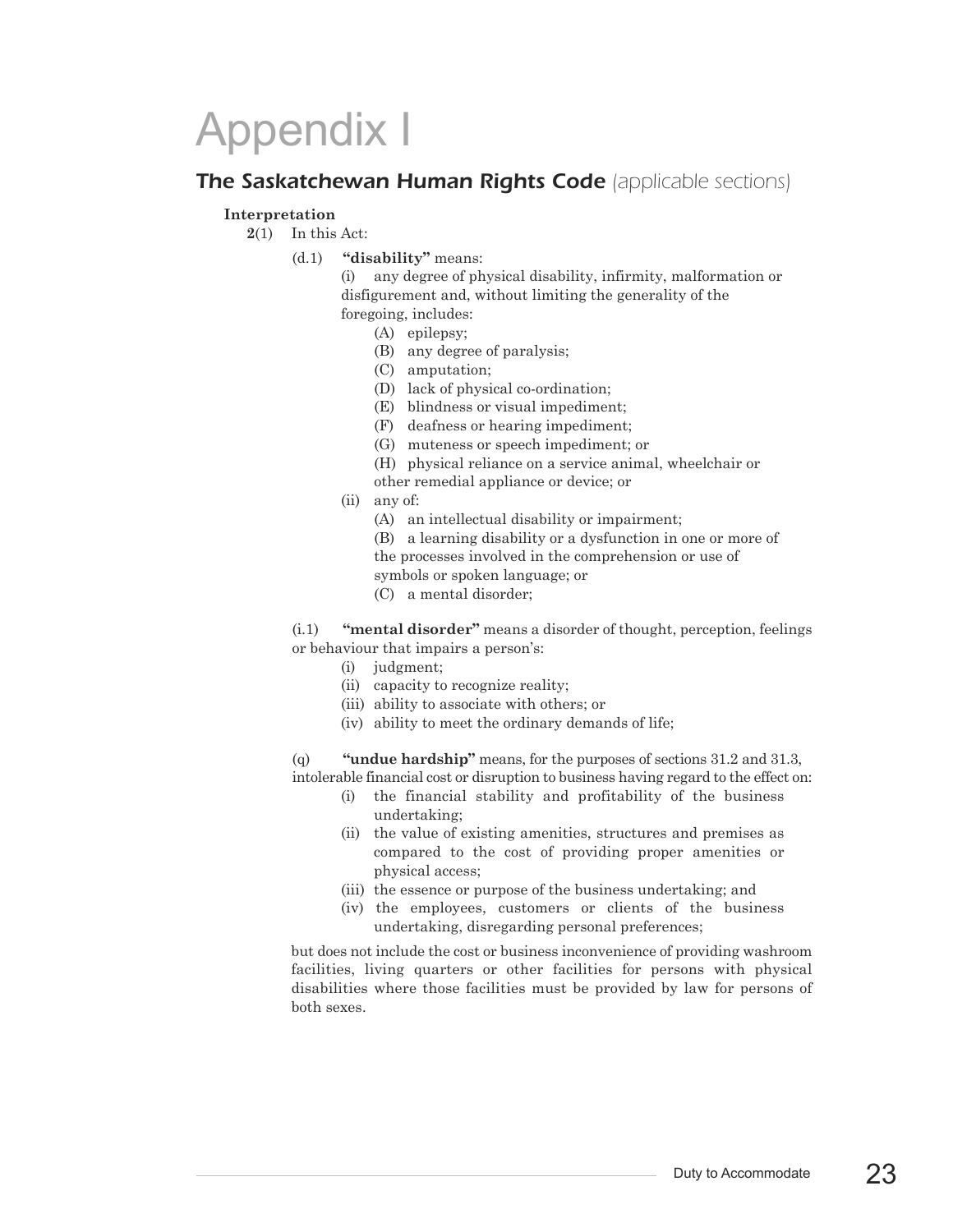Discrimination prohibited in employment

**16**(1) No employer shall refuse to employ or continue to employ or otherwise discriminate against any person or class of persons with respect to employment, or any term of employment, on the basis of a prohibited ground.

(2) No employee shall discriminate against another employee on the basis of a prohibited ground.

(3) No employment agency shall discriminate against any person or class of persons in receiving, classifying, disposing of or otherwise acting on applications for the agency's service or in referring an applicant or applicants to an employer or anyone acting on an employer's behalf on the basis of a prohibited ground.

(3.1) No employer shall use, in the hiring or recruitment of persons for employment, an employment agency that discriminates against any person or class of persons seeking employment on the basis of a prohibited ground.

Act takes precedence unless expressly excluded

**44** Every law of Saskatchewan is inoperative to the extent that it authorizes or requires the doing of anything prohibited by this Act unless it falls within an exemption provided by this Act or unless it is expressly declared by an Act of the Legislature to operate notwithstanding this Act.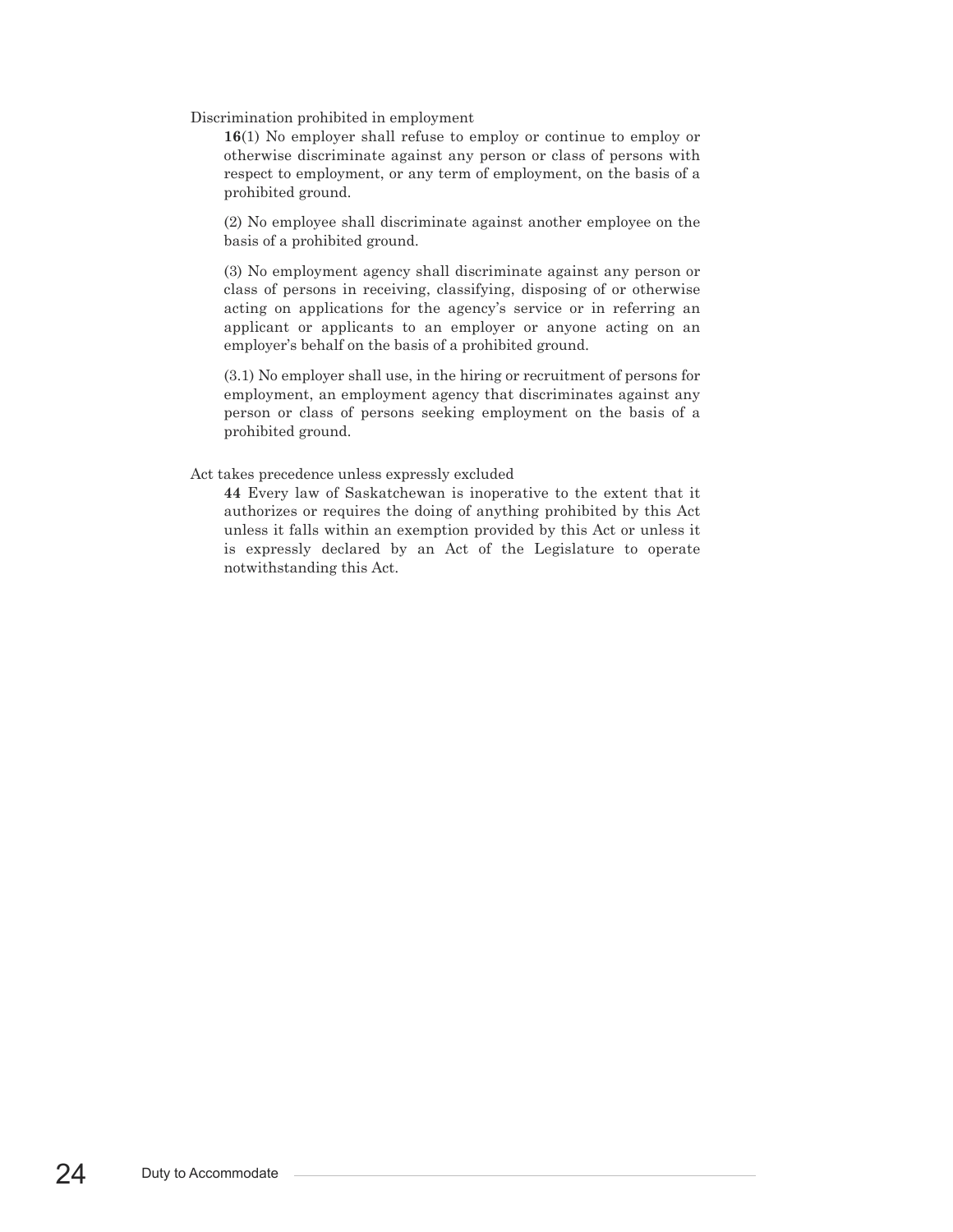# Appendix II

# *Expanded Restriction List With Possible Accommodations*

*by Category (this is not an exhaustive list)*

# *Motor or Physical Restrictions*

#### **Motor or Mobility Impairments**

- Limited ability to stand in front of class.
	- Use a sit or stand stool
	- Use an anti-fatigue mat or carpet
	- Alternate between sitting and standing
	- Rearrange student seating (semi-circle)
	- Adjust chalkboard height
	- Allow supported footwear
- Limited ability to bend to assist students.
	- Have the student come to the teacher when needed
	- Provide teacher assistant
	- Ask students to help others
	- Allow portable desk so the teacher can sit next to students
- Limited ability to bend to obtain materials or access files.
	- Use automated shelves and file systems that are brought to appropriate height with the push of a button
	- Place most commonly used material on easy access shelves or drawers
	- Use service animal
- Limited ability to sit for long periods of time at a desk.
	- Use an ergonomic chair
	- Use adjustable height desk
	- Take frequent breaks and alternate between sitting and standing
- Limited ability to move around room, building or grounds.
	- Ensure appropriate mobility aids are being used
	- Accessible path cleared at all times
	- Ensure floor surfaces are appropriate (non-slip; if carpeted, firm and thin)
- Limited ability to write on chalkboard.
	- Use a writing aid
	- Use a PC projector
	- Use an overhead projector
	- Use a flip chart
	- Use a pocket chart
- Limited ability to write on papers.
	- Provide a writing aid
	- Allow frequent breaks or alternate between tasks
	- Use a computer
	- Convert forms to digital format
	- Use stamps for comments and signatures
	- Provide an ergonomic workstation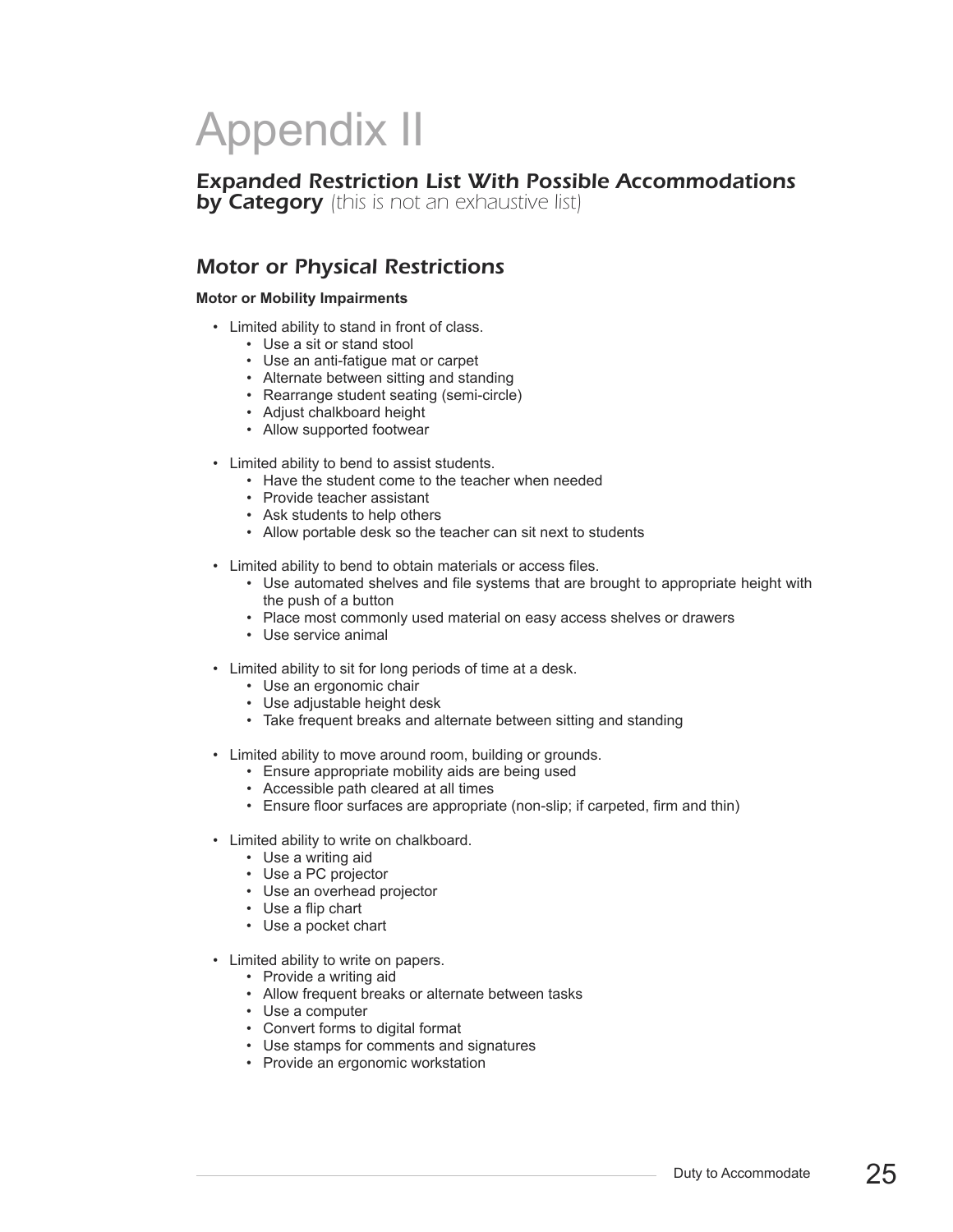- Limited ability to work at a keyboard.
	- Use key guards
	- Provide voice recognition software
	- Use an ergonomic keyboard
	- Provide an alternative input device: head stick, scanning system
	- Provide an ergonomic chair with elbow supports
	- Allow for frequent rests between tasks

#### **Sensory Impairments**

- Difficulty viewing computer screen due to low vision or no vision.
	- Provide a larger monitor
	- Provide an external screen magnifier
	- Use screen magnification software
	- Reduce glare, flicker-free features
	- Provide monitor with high resolution, higher contrast
	- Allow frequent rest breaks
	- Change the font size
	- Provide a keyboard with large print keys
- Difficulty viewing papers due to low vision or no vision.
	- Provide an optical magnifier
	- Provide a closed-circuit television system
	- Provide an electronic magnifier
	- Enlarge information on a photocopier
	- Provide task lighting
	- Reduce glare in the area via overhead lights, windows, etc.
	- Install adjustable light switches or alternative lighting
	- Change font size
	- Allow frequent rest breaks
	- Use a document camera and computer projector to display images onto a wall or screen
- Difficulty communicating with others due to hearing loss or no hearing.
	- Provide screen reading software
	- Provide Telewriter device
	- Provide access to additional staff
- Difficulty speaking loudly enough for others to hear.
	- Provide FM, infrared power, power loop
	- Provide real-time captioning
	- Provide hearing aids in the classroom
	- Implement appropriate positioning and lighting to assist with lip-reading
	- Reduce background noise
	- Allow written communication
	- Consider sign language interpreter
	- Allow the use of electronic mail
	- Provide text-reading phones, video phones, captioned telephone services
	- Provide visual alarms
	- Provide vibrating pagers

#### **Allergies or Multiple Chemical Sensitivities**

- Allergies to teaching tools such as chalk, markers, glue, etc.
	- Use an overhead projector
	- Use a PC projector
	- Use a dry-erase board
	- Use a large table or easel
	- Provide good ventilation and air purification devices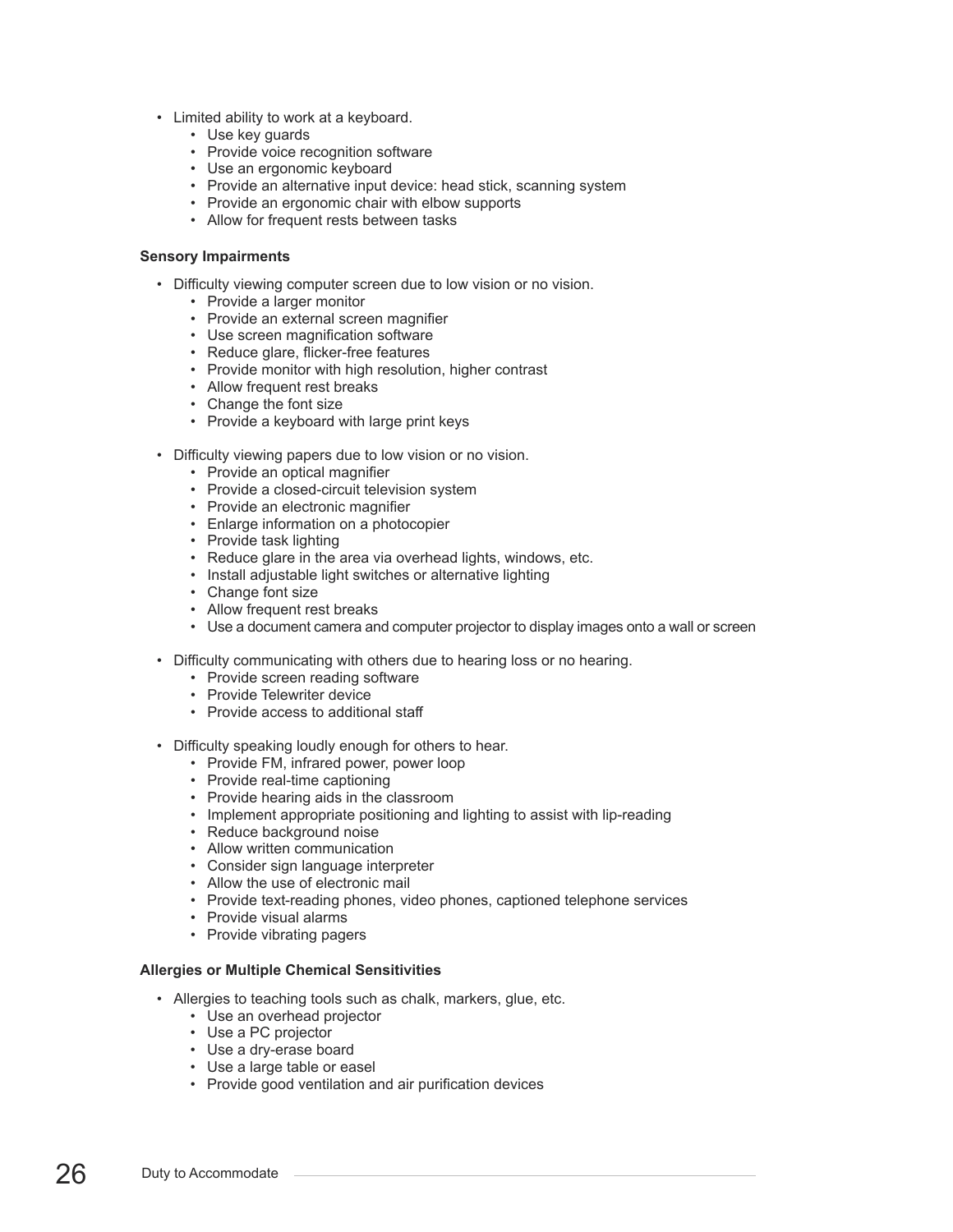- Sensitivities to cleaning agents, smoke, pesticides, perfumes, paint, carpet and other building furnishings.
	- Use an air purification system
	- Avoid the irritant
	- Use non-toxic paint and products
	- Remove carpet
	- Improve ventilation
	- Notify in advance of painting or use of pesticides
	- Educate others of concerns such as fragrances
	- Move work space away from such areas as shop class, chemistry lab, cafeteria or parking lot
	- Provide dehumidifier to prevent build-up of mould

## *Cognitive Restrictions*

- Difficulty with concentration.
	- Increase natural lighting or provide full spectrum lighting
	- Reduce classroom clutter
	- Plan for uninterrupted work time
	- Divide large assignments into smaller tasks or steps
	- Restructure job to include only essential functions
- Memory deficits.
	- Allow individual to record meetings
	- Provide minutes of each meeting
	- Provide written as well as verbal instructions
	- Provide reminders of important deadlines via emails, memos and weekly supervision
	- Provide a mentor for daily guidance
	- Use notebooks, sticky notes to record information for easy retrieval
	- Provide cues to assist location of items by using labels, colour-coding or bulletin boards

### *Socio-Emotional or Psychosocial Restrictions*

- Difficulty handling stress, emotions or change.
	- Have a mentor to assist when stress builds up
	- Provide administrative and co-worker support
	- Allow time off for counselling
	- Limit number of subjects taught
	- Have a planning period each day
	- Provide individual with his or her own classroom
	- Use stress management techniques
	- Use soothing music or environmental sounds
	- Schedule meeting with the supervisor to discuss workplace issues
	- Allow additional time and training to learn new responsibilities
	- Allow telephone calls to emotional supports
	- Develop strategies to deal with situations before they arise
	- Obtain clear expectations of responsibilities and the consequences of not meeting them
	- Provide sensitivity training to co-workers
	- Provide to-do lists and written instructions
	- Consider providing in-service training on stress management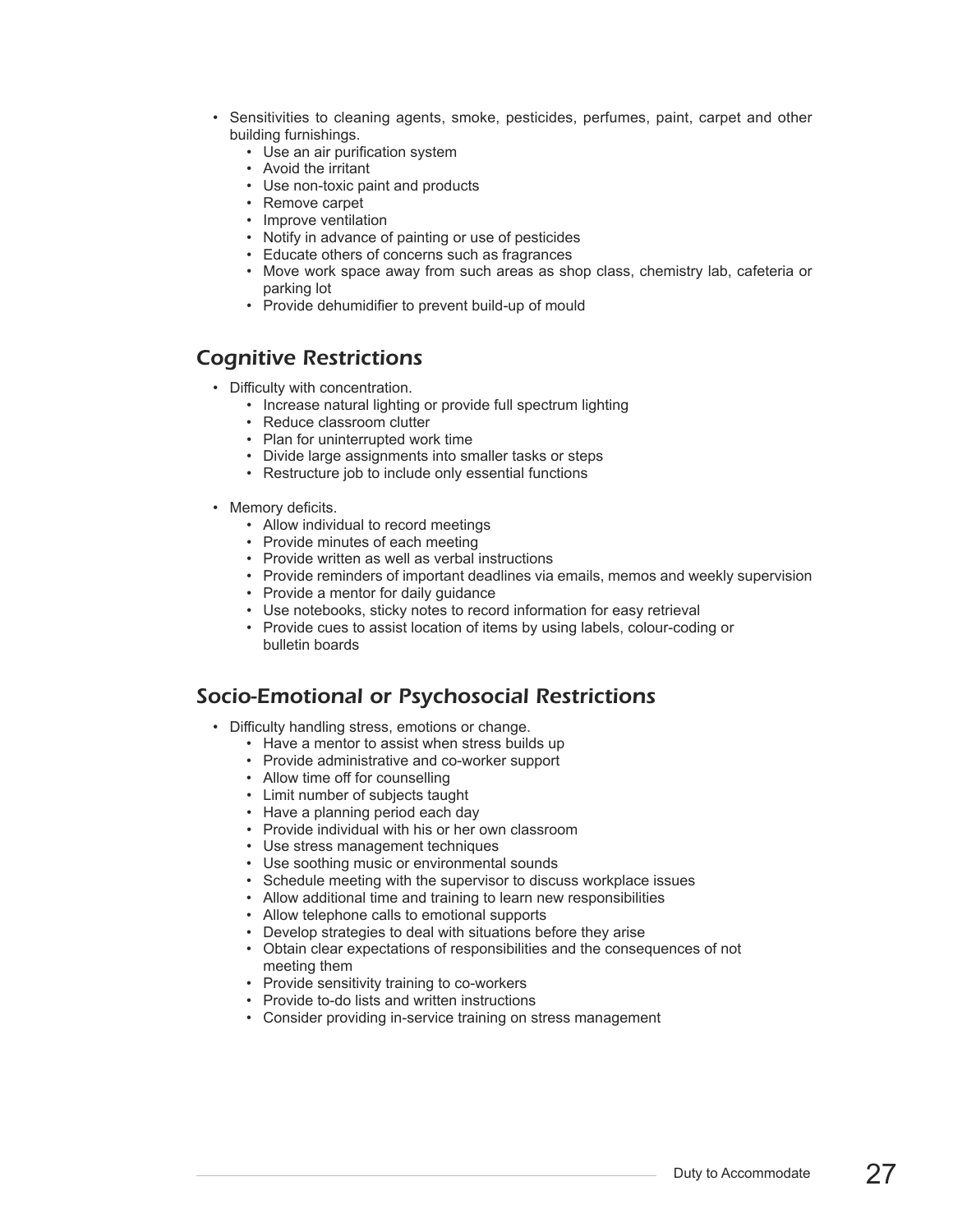- Difficulty with organization, staying on task or managing time.
	- Provide organizational tools such as electronic schedulers, pace setters, memo recorders, software organizers, calendars and grade books
	- Assign a permanent classroom rather than changing rooms
	- Use colour-coded files, papers and books
	- Create detailed lesson plans and outlines
	- Use specialized lesson plan books
	- Limit the number of subjects taught
	- Divide large assignments into smaller tasks and steps
	- Assign a mentor to assist in determining goals, providing daily guidelines and reminding of important deadlines
	- Consider providing in-service training on time management

Adapted from United States Department of Labour's Office of Disability Employment Policy. Job Accommodation Network (JAN). *Accommodating Educators with Disabilities*. March 2010. Morgantown WV.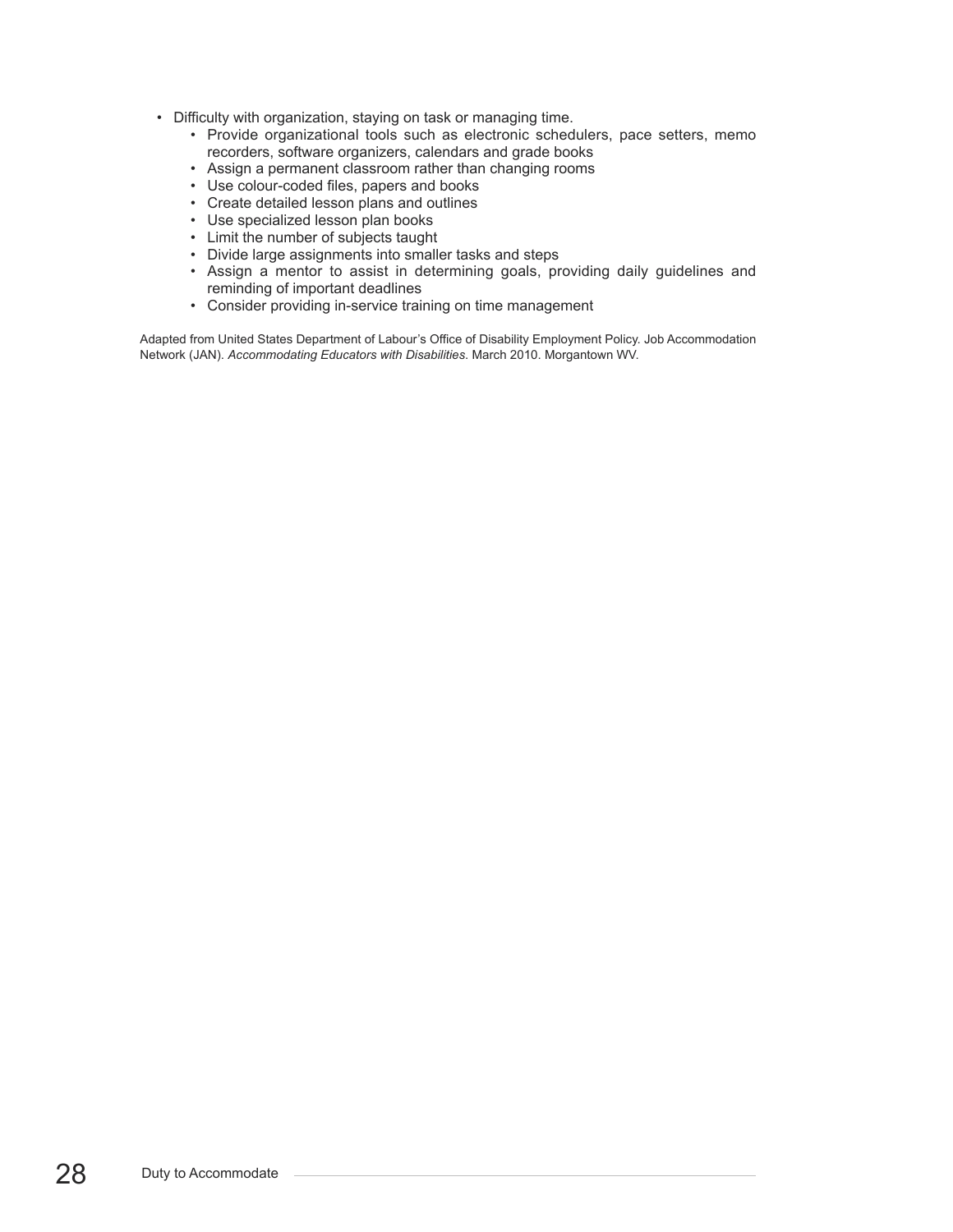# Appendix III

# *How to Talk to Your Doctor About Accommodation – <sup>A</sup> Teacher's Guide*

#### **I am affected by a disability and it is impacting my work. What do I need to know?**

Sometimes injury or illness can result in a change in how we function. For instance, someone experiencing a mental health challenge may have a reduced ability to concentrate or someone whose back is injured may not be able to stand for prolonged periods of time.

Changes in function can be temporary, fluctuating (cyclical) or permanent.

If, due to disability, you are experiencing a change in function, it may be necessary to consider doing your work in different ways.

Duty to accommodate describes the employer's legal obligation to make modifications to the work environment so as to give a person with a disability an equal opportunity for employment. This means that the employer, working with information related to the medical restrictions of the employee, will implement appropriate measures necessary to allow the employee to continue to teach.

#### **What are restrictions and why do I need to know about them?**

Restrictions describe those limitations of skills and abilities that result from disability and prevent some employees from carrying out some aspects of their work. The employer's efforts to accommodate you are based on those specific restrictions that have been identified by your medical practitioner.

You will need to discuss your restrictions with your medical practitioner and your medical practitioner will need to confirm in writing the nature and extent of your restrictions along with the expected duration of each.

To help identify the limitations to your work skills, consider your role as a teacher and the tasks which you believe will be challenging for you. Now, consider the functions necessary to carry out those tasks (i.e., concentration is required for planning and assessment, being able to prioritize tasks and organize activities are required for instruction and classroom management, mobility may be required for responding to some student needs, etc.).

Restrictions can often be thought of as falling into one or more of three broad categories:

- motor or physical
- cognitive
- psychosocial or social-emotional

Examples of specific restrictions within these categories can be found in Appendix II.

#### **What is the difference between my symptoms and my restrictions?**

Restrictions and symptoms are different concepts. While symptoms describe the manifestation of a particular disease, injury or disability, a restriction describes the impact of a symptom on a function.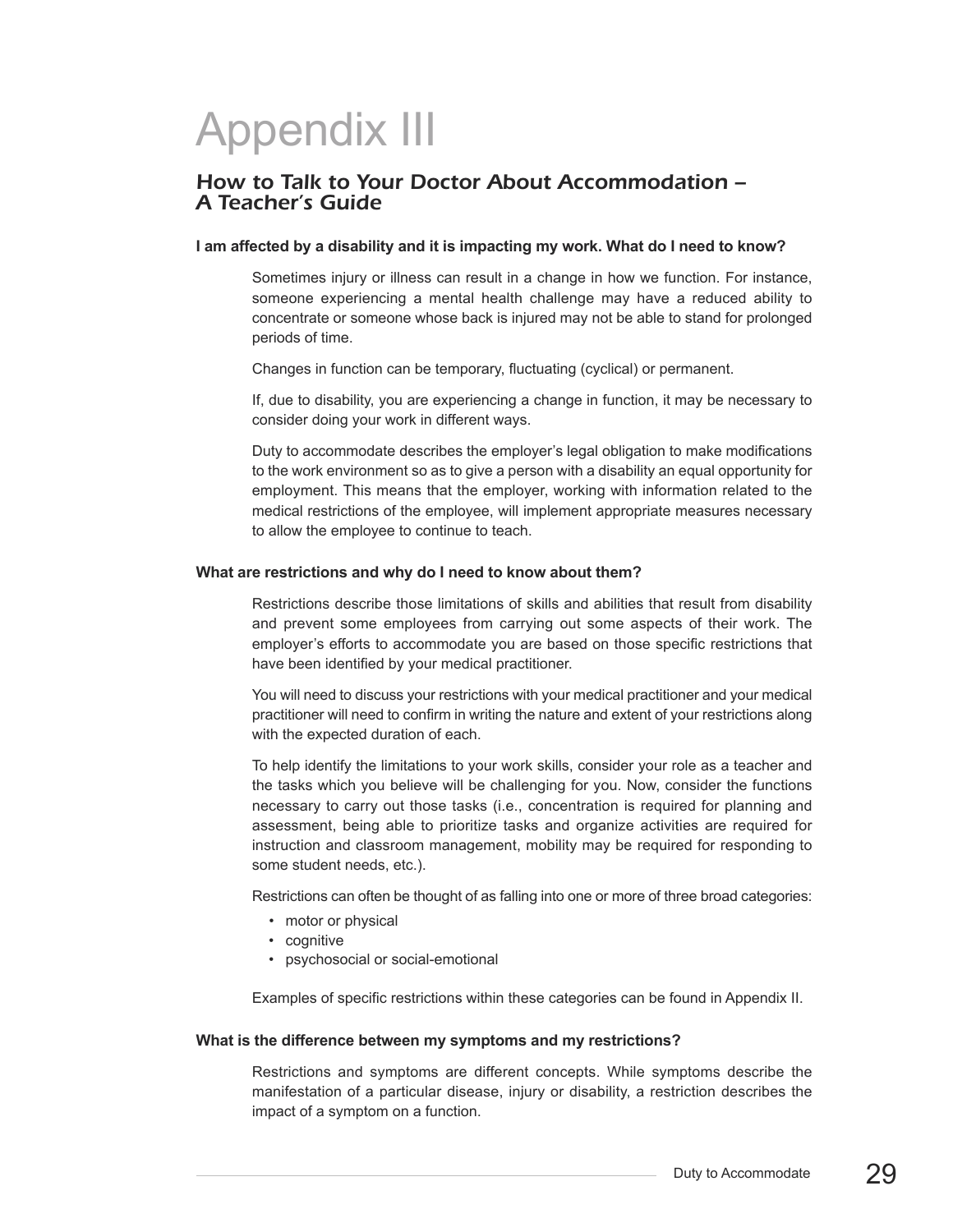For example, fatigue and pain are both symptoms that an employee is experiencing. The restrictions associated with those symptoms may be reduced concentration or maintaining stamina. It is critical that your medical practitioner describe the restrictions, not the symptoms, that you are experiencing.

You may want to work with your medical practitioner to answer the question, "Is what is being described a reflection of how I feel or a reflection of what I need to do in the workplace?" If it answers the question, "How and what am I feeling?", then it is a symptom. If it describes how it impacts your capacity to function at work, then it is likely to be a restriction. Put another way, symptoms describe the illness or the disability; restrictions describe the implications for work.

#### **My medical practitioner and I discussed what we think is best for me at work. How do I make sure that my medical practitioner's recommendations are followed?**

Restrictions and recommendations are different concepts. The employer has a legal obligation to make modifications in the workplace based on the identified restrictions.

While your medical practitioner might have ideas or recommendations about those workplace modifications, the medical practitioner's recommendations are only that, possible ideas for consideration which are not binding on the employer. If your medical practitioner provides a list of recommendations without restrictions, you will be asked to return to your medical practitioner to have the restrictions identified.

#### **I have met with my medical practitioner and I have a letter describing my restrictions. What should I do next?**

Communication of medical information between a medical practitioner and a patient is confidential. As a patient you should ensure that the medical practitioner has reported on restrictions and any recommendations are identified as such. You will also want to ensure that the letter does not contain any unnecessary information. In almost all cases, a list of the restrictions and the expected duration of those limitations is all that is required. You may want to consider having any unnecessary disclosure removed from the correspondence (e.g., a description of the specific disability, your symptoms or the therapies being used to treat you).

Once you are confident that the information is appropriately set out, you should deliver your medical information to the school division. Specifically, there will be a designated official in the school division who safeguards medical information. You can direct your information to that person.

#### **How does a teacher manage information from multiple medical practitioners?**

It is not unusual for a teacher to be receiving treatment from multiple medical practitioners. The teacher may want to consult with the treatment team to determine which medical practitioner is best positioned to address the need for accommodation information. While this is often the teacher's family physician, the team may determine otherwise.